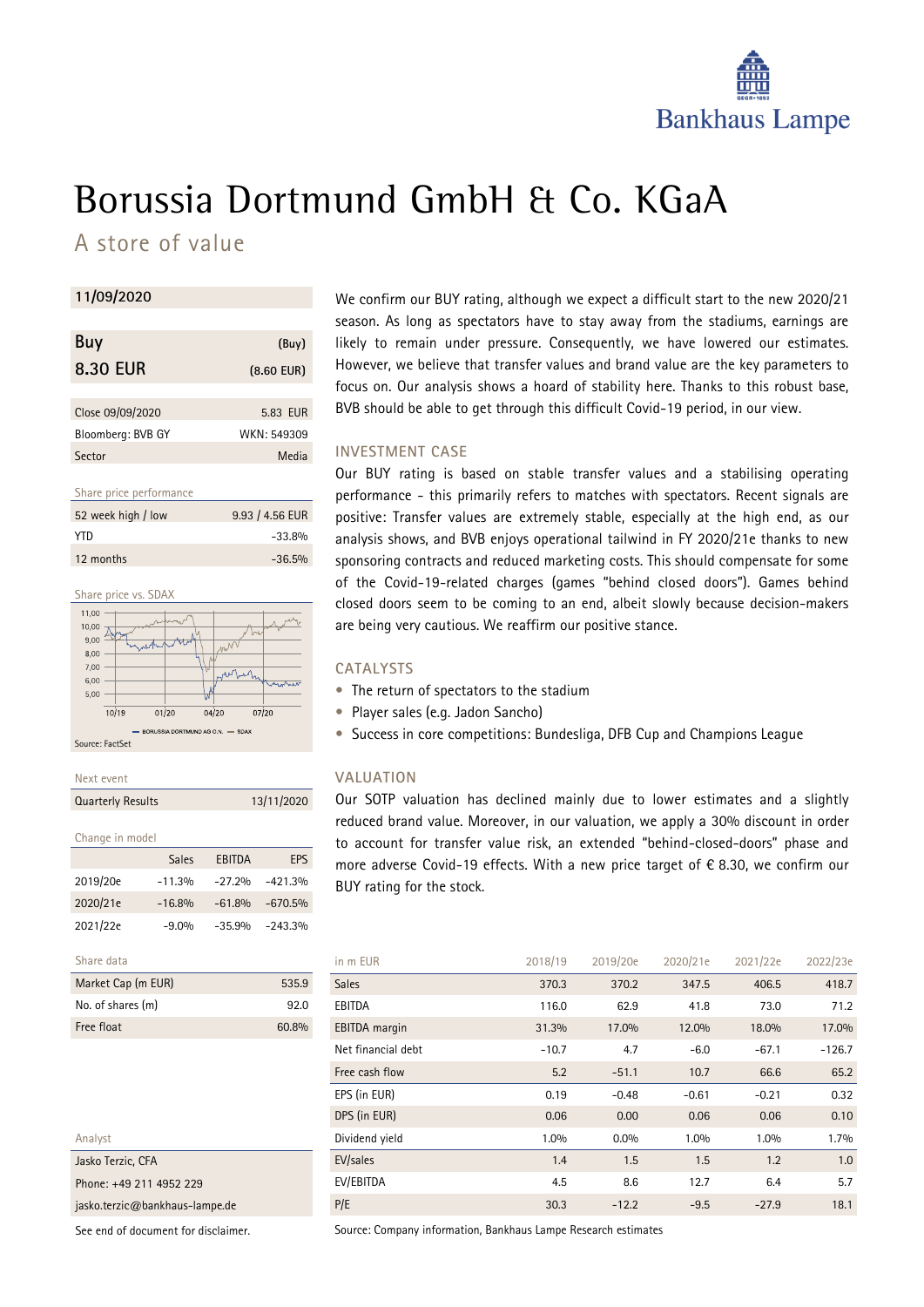## **A DIFFICULT ENVIRONMENT, BUT RECENT SIGNALS ARE POSITIVE**

We have updated our investment case after the turbulence around Covid-19 in the last few months. BVB has presented its final figures for the past 2019/20 season, all of the major leagues in Europe are now closed, and the European competitions have come to an end.

**Valuation disregards inherent value and improving signals** 

Some uncertainty remains about whether matches can be played with spectators, but our analysis shows that things are improving notably with the first Bundesliga matches now planned with an audience. We have gained a clearer view on important value drivers for BVB: (i) the transfer market, (ii) TV broadcasting rights, and (iii) improved sponsorship contracts from 2020/21. These three drivers seem to be largely intact, and they are currently being overlooked by investors, in our view.

Operations are set to remain bleak, especially in Q1 2020/21e. Seasonally, Q1 and Q4 (the start and the end of the season) are the weakest quarters in terms of revenue and earnings. Due to a low frequency of games, ticket and catering, revenues are expected to be very low. In this period, transfers typically dominate the operational performance. But this time, in Q4 2019/20 and as of yet in Q1 2020/21e, BVB player sales have been almost non-existent. In addition to missing player sales, visibility over operations is particularly low for Q1. The reason is missing ticketing revenues and other events in BVB`s stadium (Signal Iduna Park), a delayed season start in September instead of early August, no friendly games before the season starts, and the limited number of German team matches (lowers payments for players sent). We consequently expect a very weak start in Q1 2020/21e with an estimated net loss of € -67 m (02 2019/20: € -47 m).

## **FOCUS Q2/Q3: KEY DRIVER WILL BE THE RETURN OF SPECTATORS**

The return of spectators will have a direct and an indirect impact on the different earnings drivers, in our view:

- Ticketing, catering and fan shop revenues should recover once spectators return to the stadium. We assume that BVB loses € 2.5-3.0 m per home game.
- Moreover, non-match-day events in the Signal Iduna Park might also return and notably improve utilisation of the stadium.

Besides direct impacts, other benefits might evolve as well:

- Advertising demand should pick up (e.g. hospitality packages).
- TV broadcasting budgets should be paid in full. Currently, we see a rising risk that games behind closed doors might lead to discounts as seen during the first lockdown (7% discount).
- Ultimately, we see rising confidence about football teams as going concerns could ease liquidity shortage in the transfer market as well.

Currently, the situation is difficult to assess. This is especially true in the absence of declining infection numbers and an effective Covid-19 vaccine. However, at least there are discussions that suggest we might see spectators back in the stadiums in the near term.

**We expect a very weak start in Q1 2020/21 following the weak Q4 2019/20, but this is not surprising** 

**Return of spectators crucial in our view, we have hopes of a quick return**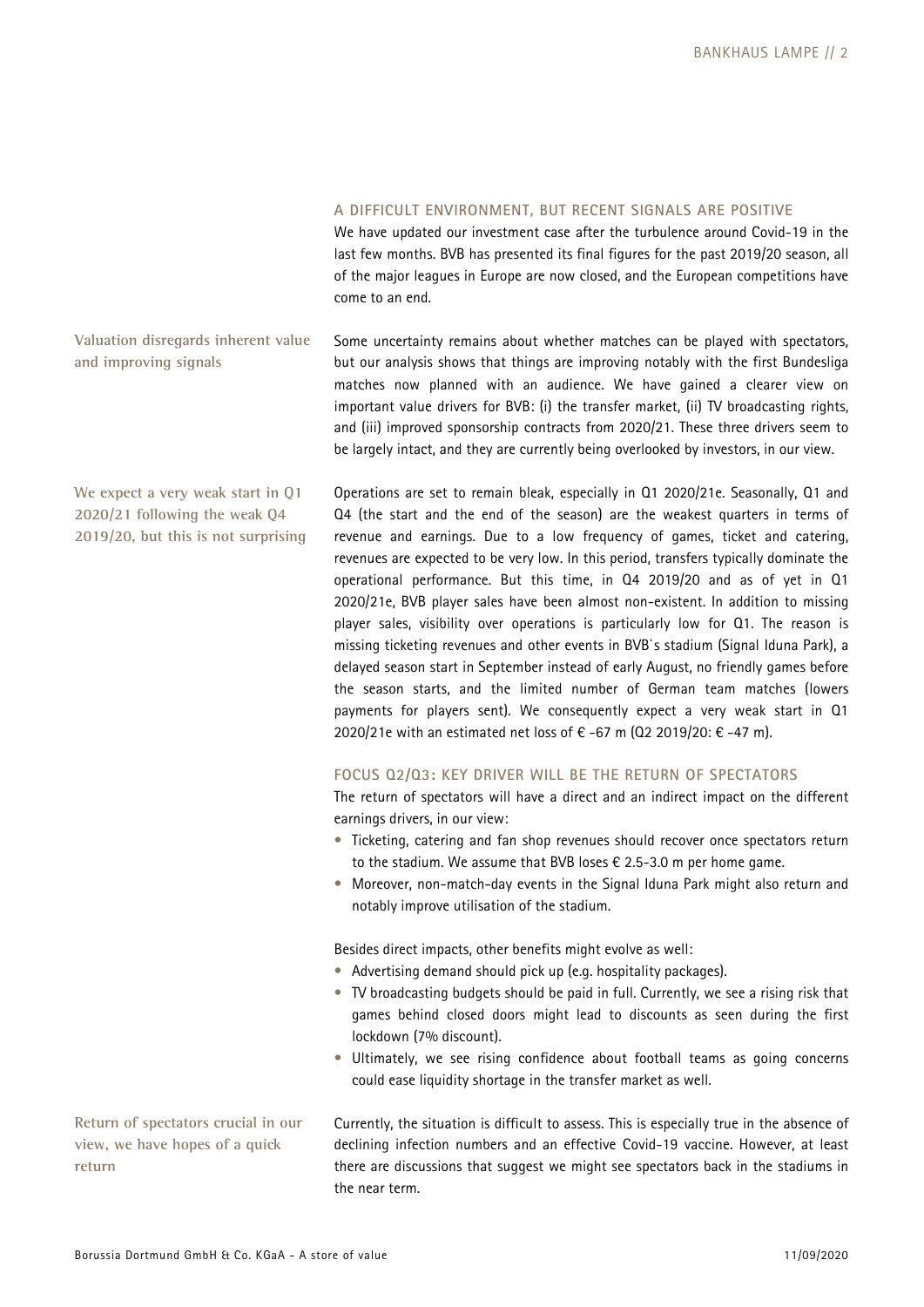- In Germany, large events are generally forbidden until the end of October. The DFL, however, is trying to get supporters in the stadiums from the start of the new season on 11 September.
- In early August 2020, the German Football League (DFL) published a concept to serve as a guideline and to help football clubs to create a local concept. To this end, DLF will provide a calculation tool. This includes the possibility to consider local parameters to determine the optimal stadium capacity. Furthermore, the essential cornerstones of the concept are: no standing capacity, no guest fans, no alcohol, and all fans must register**. However, each club must have its specific concept approved by the local authorities.**
- In some regions, there will be spectators in the stadium at the start of the season. Regions with a low number of new infections are starting to open the gates (e.g. Berlin, Leipzig). Union Berlin and Hertha BSC, the two Berlin Bundesliga clubs, plan to start with 5,000 spectators, which complies with local health standards. Red Bull Leipzig plans to open the gates for 8,500 (20% of stadium capacity) spectators. Again, this has been approved by the local health authorities.
- Recent policy statements about the return of spectators are supportive as well. Germany's health minister Jens Spahn recently indicated that a gradual return looks feasible. However, he also said that this could only be the case throughout Germany from November 2020 onwards. Nonetheless, the signs are pointing in the right direction. The cities and municipalities are responsible for the local approval of the concepts based on the frameworks provided by the federal states. Accordingly, developments in Berlin and Leipzig should be viewed with great interest and may even increase the chance of an earlier return in other regions. As of yet, BVB might start the season with no spectators in September.

### **BESIDES GAMES BEHIND CLOSED DOORS, WE SEE IMPROVEMENTS**

We have seen stabilising signs elsewhere: in the transfer market, TV revenues and sponsorships.

- **Transfer market:** Most recent statements suggest that the transfer market is dead due to Covid-19. We disagree as several large deals have taken place and we feel that the quality of the purchases was high in relation to the prices paid. Looking at transfer deals worth at least € 5 m since July 2020, 38 of 77 transfers generated a premium. And the total average premium amounted to 15%. The highest 10 transfers even showed a premium of 37% on average. When we if exclude the deal with Leroy Sane (long-time injuries), the deal for Timo Werner who only had one year left on his contract, and also the immaterial -1% discount for Kai Havertz, the adjusted average premium would soar to +62% for the remaining top-7 deals. What's more, only one transfer (Achraf Hakimi) would have showed a discount in the top 10.
- **The market might look illiquid currently, but is far from collapsing especially at the high end. This is a good sign for BVB's squad value, in our view. This is especially true if we look at Jadon Sancho, BVB's most valuable player according to transfermarkt.de (€ 117 m).**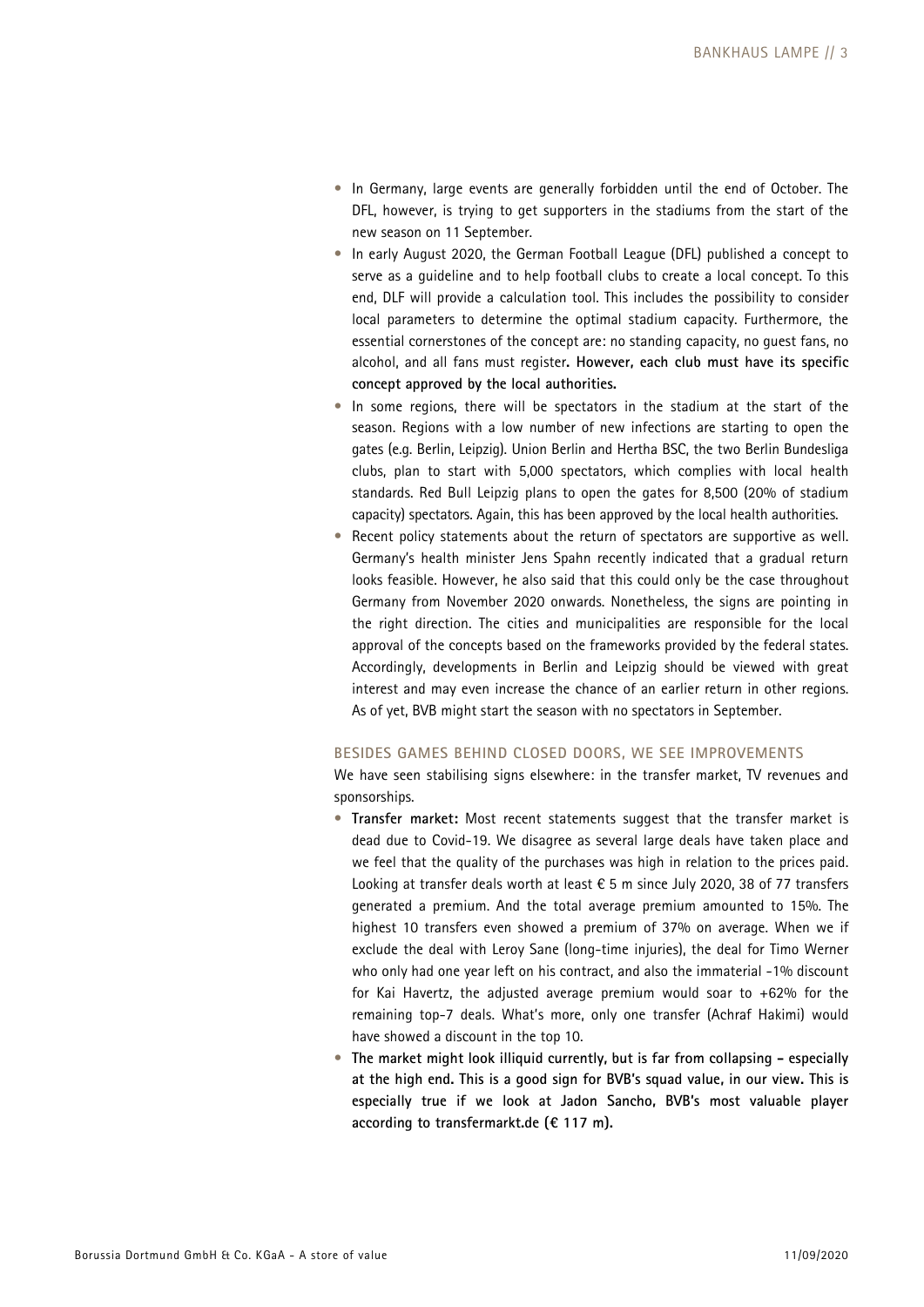### **Transfer deals since July 2020**

| All transfers at least $\epsilon$ 5 m (since 1.7.2020) |     | in $%$ |
|--------------------------------------------------------|-----|--------|
| Premium                                                | 38  | 52%    |
| Discounts                                              | 30  | 41%    |
| <b>Total number of transactions</b>                    | 73  |        |
| <b>Mean Premium / Discount</b>                         | 17% |        |
|                                                        |     |        |

Source: transfermarkt.de, Bankhaus Lampe Research

| All transfers at least $\epsilon$ 20 m (since 1.7.2020) |     | in % |
|---------------------------------------------------------|-----|------|
| Premium                                                 | 20  | 65%  |
| <b>Discounts</b>                                        | 10  | 32%  |
| <b>Total number of transactions</b>                     | -31 |      |
| <b>Mean Premium / Discount</b>                          | 32% |      |
| .                                                       |     |      |

Source: transfermarkt.de, Bankhaus Lampe Research

| Top 10 transfers (since 1.7.2020)                 |     | in $%$ |
|---------------------------------------------------|-----|--------|
| Premium                                           | 6   | 60%    |
| Discounts (incl. T. Werner, L. Sane; and K. Haver | 4   | 40%    |
| <b>Total number of transactions</b>               | 10  |        |
| <b>Mean Premium / Discount</b>                    | 37% |        |

Source: transfermarkt.de, Bankhaus Lampe Research

- According to transfermarkt.de, the total number of transfers since 01/07/2020 of players with a transfer value of at least  $\epsilon$  5 m amounted to 73 (as of 09/09/2020).
- 42% of the transfers were worth more than  $€ 20$  m, and the highest 10 transfer values accounted for 14% of all transfers.
- More often than not, a premium was paid that on average amounted to 17%.
- The top ten transfers showed a premium of 37%.
- **Bundesliga TV broadcasting rights 2020/21:** At least, financing was secured, which is a good sign in the current situation. As a result of re-negotiations during the Covid-19 crisis, the payments for the current season were slightly reduced. Instead of a targeted increase of almost 5% yoy to around € 1.3 bn, only € 1.2 bn will be paid out. This is 7% below the former agreement and a decrease of 3% on the previous year.
- For BVB, we estimate that if they finish in the same ranking as in 2019/20 (including an elimination from the DFB Pokal before the round of sixteen), the income from TV marketing should drop by 3% accordingly. Relevant for the payout is a 5-year ranking in the Bundesliga where BVB ranks #2 behind Bayern Munich. The current number three is RB Leipzig. What's more, BVB can even enter the season with confidence, as the cushion to RB Leipzig is high. Only a ranking that is worse by at least three places than RB Leipzig would lead to a greater reduction in the expected TV marketing income.
- **New broadcasting contract 2021/22-2025/26:** For the new 4-year period a budget of € 4.4 bn has been agreed (in August). Again, planning safety has improved following the deal. However, again, revenues are 3% yoy below the last broadcasting package.
- **BVB secured sponsoring funds just in time:** BVB was able to win 1+1 as the second jersey sponsor for the Bundesliga games alongside Evonik (international games). In addition, the conditions with the equipment manufacturer Puma were improved. Together we expect increased revenues of € 20 m p.a. Furthermore, the contract with sports rights marketer Sportfive (formerly Lagadère Sports) has been renegotiated. We estimate that BVB now pays € 20 m less than before.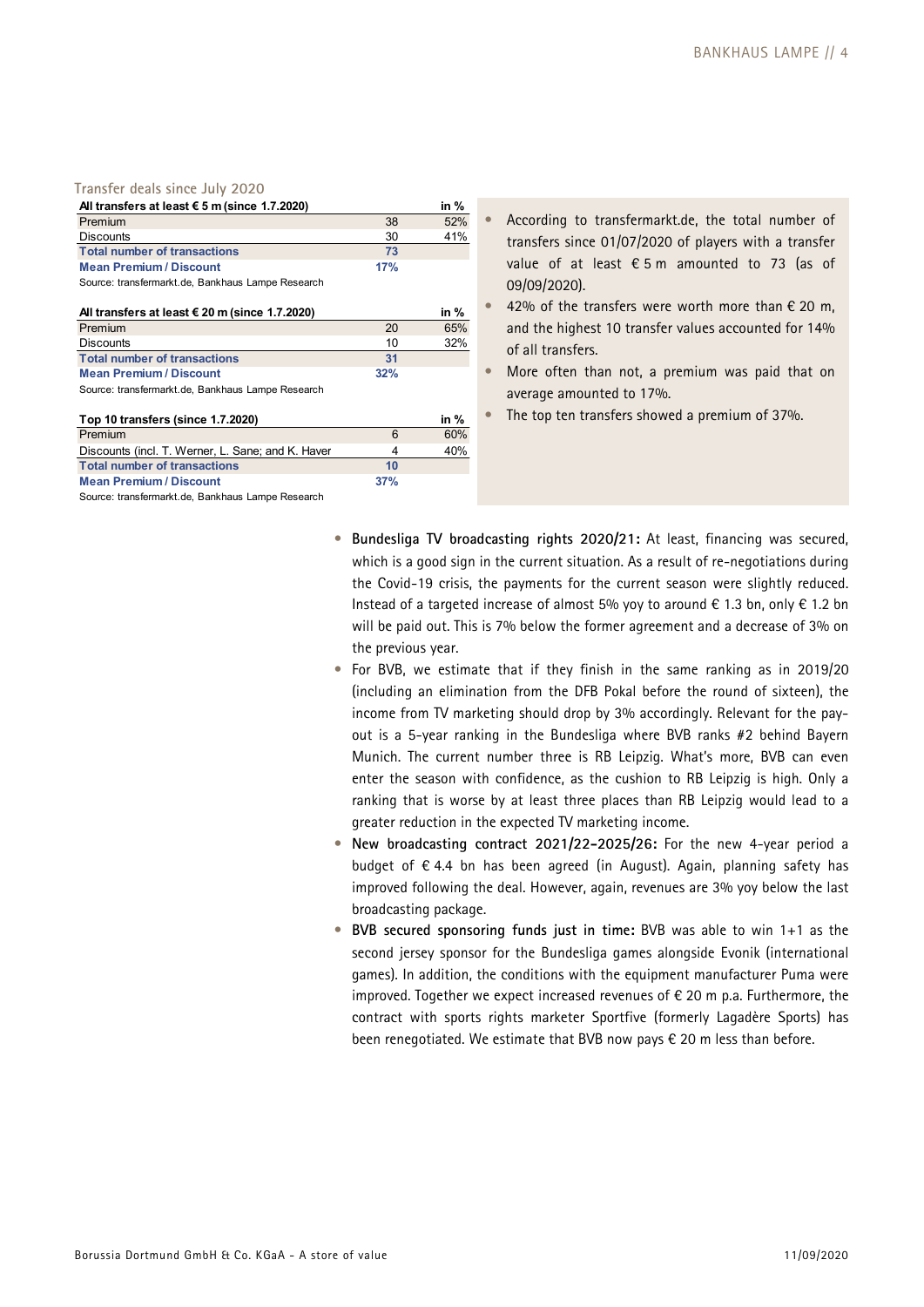**Estimates lowered - missing spectators are a burden** 

### **CHANGES IN OUR ESTIMATES**

- We have revised our estimates and changed our approach slightly. We now assume there will be no spectators until the end of October and only a slight return after that. Furthermore, our new approach no longer assumes transfer revenues. Previously, these were around  $\epsilon$  30 m p.a. Due to the fact that these figures are almost impossible to estimate, we no longer reflect them.
- In absence of plyer sales, we forecast a net loss in FY 2020/21e and FY 2021/22e.
- New sponsoring contracts should boost revenues by  $\epsilon$  +20 m and the renegotiated Sportfive marketing-related contract saves € 20m p.a.

### **Changes in our estimates**

|                | 19/20e |       |        | 20/21e |       |        | 21/22e |            |        |
|----------------|--------|-------|--------|--------|-------|--------|--------|------------|--------|
| $(\epsilon m)$ | Old    | New   | Delta  | Old    | New   | Delta  | Old    | <b>New</b> | Delta  |
| Sales          | 417.4  | 370.2 | $-11%$ | 417.5  | 347.5 | $-17%$ | 446.9  | 393.9      | $-12%$ |
| <b>EBITDA</b>  | 86.5   | 62.9  | $-27%$ | 109.4  | 41.8  | $-62%$ | 113.9  | 81.1       | $-29%$ |
| ___<br>$\sim$  | $\sim$ |       |        |        |       |        |        |            |        |

Source: Bankhaus Lampe Research estimates

### **Bankhaus Lampe vs. consensus**

|                |         | 19/20e    |        |            | 20/21e    |         |            | 21/22e    |         |
|----------------|---------|-----------|--------|------------|-----------|---------|------------|-----------|---------|
| $(\epsilon m)$ | BHL     | Consensus | Delta  | <b>BHL</b> | Consensus | Delta   | <b>BHL</b> | Consensus | Delta   |
| <b>Sales</b>   | 370.2   | 370.2     | 0%     | 347.5      | 433.6     | $-20%$  | 393.9      | 468.6     | $-16%$  |
| EBITDA         | 62.9    | 71.4      | $-12%$ | 41.8       | 109.3     | $-62%$  | 81.1       | 109.7     | $-26%$  |
| EPS €          | $-0.48$ | $-2.90$   | n/a    | $-0.61$    | 41.47     | n/a     | $-0.27$    | 19.60     | n/a     |
| DPS €          | 0.00    | $-0.29$   | n/a    | 0.00       | 0.06      | $-100%$ | 0.00       | 0.17      | $-100%$ |
| $\sim$<br>_    | .       | ______    |        |            |           |         |            |           |         |

Source: Bankhaus Lampe Research estimates, Company Consensus

• The sales figure is not comparable as it is unclear to what extent consensus estimates reflect transfer revenues and which player sales assumptions are made. Our new approach does not take transfer revenue estimates into account.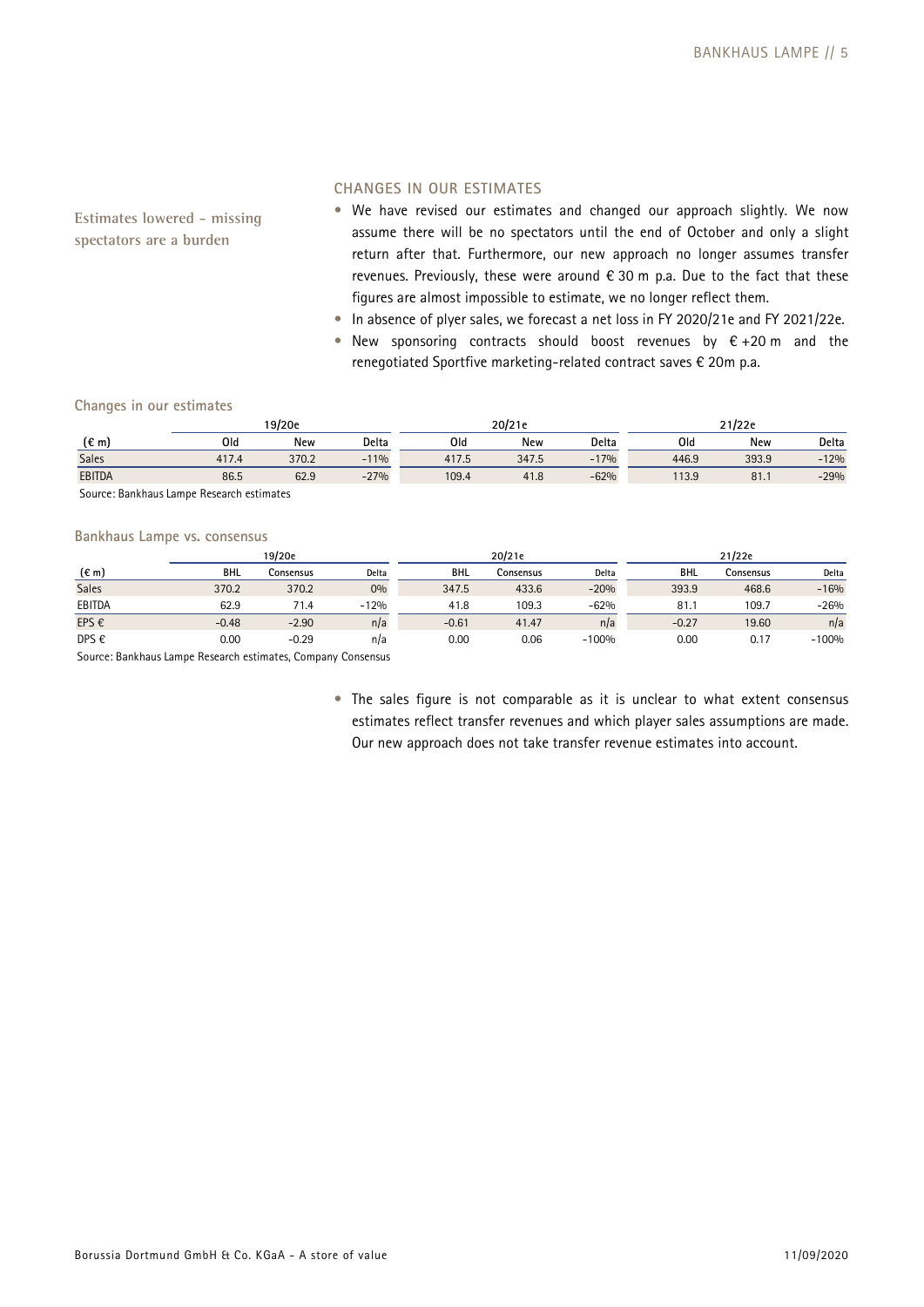## Valuation

**Price target reduced to € 8.30** 

The development of the transfer values, the brand value and the change in net liquidity are the main factors driving the valuation. In total, we arrive at a new price target per BVB share of  $\epsilon$  8.30, down from  $\epsilon$  8.60 previously. The reduction was mainly driven by lower estimates (for net debt) and marginally reduced brand value.

- **Transfer values:** Transfer market values have been extraordinarily stable recently. Following the most recent changes in squad (as per 18 August 2020), we calculate a 2% higher squad value than at the end of July, shortly after the end of the season. Since our last update, transfer values have even risen by  $\sim$  7%.
	- We acknowledge that liquidity is low currently. However, as shown above, the latest transfers do indicate that premiums have been achieved on transfer value estimates. This was especially true for the highest 10 transfers in terms of value. We therefore see a good store of value as of yet.
	- BVB's three highest transfer values (Jadon Sancho, Elring Haaland, and Julian Brandt) remained unchanged. Giovanni Reyna and Yousoufa Moukoko, for example, are not even included in our valuation. According to transfermarkt.de, Giovanni Reyna has a market value of € 15 m or € 0.16 per share (2% of the new price target).
- **Brand value:** According to latest figures from brand valuation consultancy Brand Finance, BVB's brand value declined by 9% yoy to  $\epsilon$  487 m. We also assume that the brand value derived from Forbes has showed the same decline amounting to € 728 m. We apply a weighted average of both figures in our valuation.
- **Net debt:** At the end of FY 2019/20, net liquidity should have come to € -5 m. For 2020/21, in case of a season without spectators we would assume that BVB could face a cash flow drag of  $\epsilon$  -60 m ( $\epsilon$  -3.5 m per game x 17 home games). This would bring net debt down further. Our SOTP scenario analysis signals that a decline of the net debt by € 50-100 m would result in a € 0.30-0.70 lower fair value (i.e. € 7.60-8.00).
- **Valuation discount:** In our SOTP valuation, we apply a 30% to reflect uncertainty regarding brand value and transfer values (e.g. illiquidity) and to account for Covid-19-related risk (e.g. "games behind closed doors").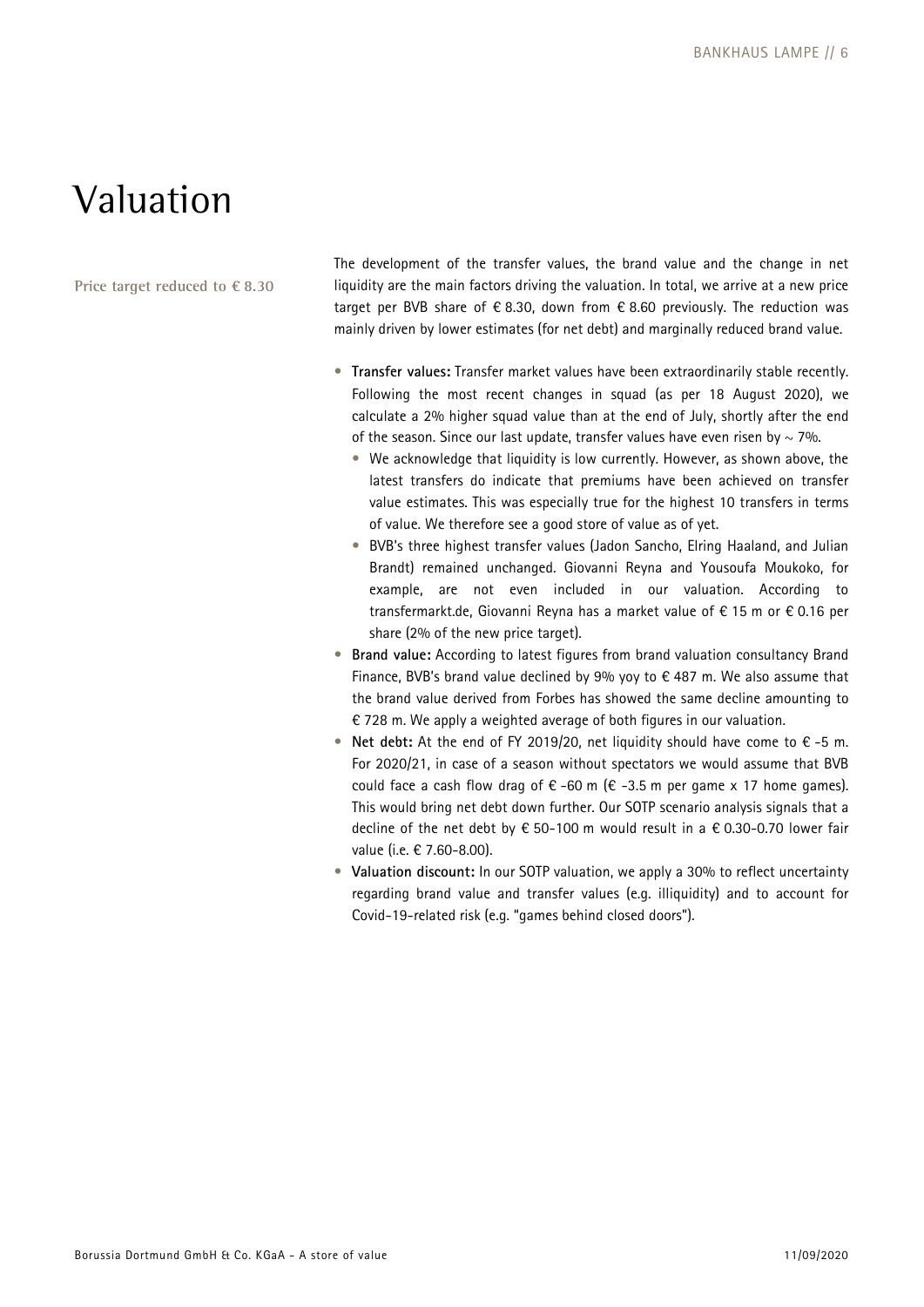| ADJUSTED NAV CALCULATION                                             |                | Valuation |
|----------------------------------------------------------------------|----------------|-----------|
| adj. value of the squad $[$ mn $\epsilon]$                           |                | 535       |
| <b>Brand Value</b>                                                   |                | 567       |
| <b>Total values</b>                                                  |                | 1,102     |
| <b>Discount</b>                                                      |                | 30%       |
| Total values at 30% discount                                         |                | 771       |
| Net liquidity                                                        |                | $-5$      |
| <b>Total values</b>                                                  |                | 767       |
| Num. of shares [mill.]                                               |                | 92.0      |
| Fair value per share $[\mathcal{E}]$                                 |                | 8.3       |
| Sensitivity of fair value per share                                  |                |           |
| Change in adj. Value of the squad or Brand Value                     | $+100$ m       | 9.1       |
|                                                                      | $+50m$         | 8.7       |
|                                                                      | 0 <sub>m</sub> | 8.3       |
|                                                                      | $-50m$         | 8.0       |
|                                                                      | $-100$ m       | 7.6       |
| Course: Company information Transformarkt de Depkhous Lampe Desparab |                |           |

Source: Company information, Transfermarkt.de, Bankhaus Lampe Research

## **MAIN RISKS TO OUR INVESTMENT CASE**

- The impact of the Covid-19 pandemic could be harsher or more protracted than we expect.
- Sporting success cannot be relied upon. Elimination from a cup competition reduces the brand value, while going through to the next round is positive.
- A higher-than-expected bid for a player could drive up the squad value, while an injury of a highly valued player could drive it down. And in terms of numbers, major deviations from our forecasts are possible as transfers are unpredictable.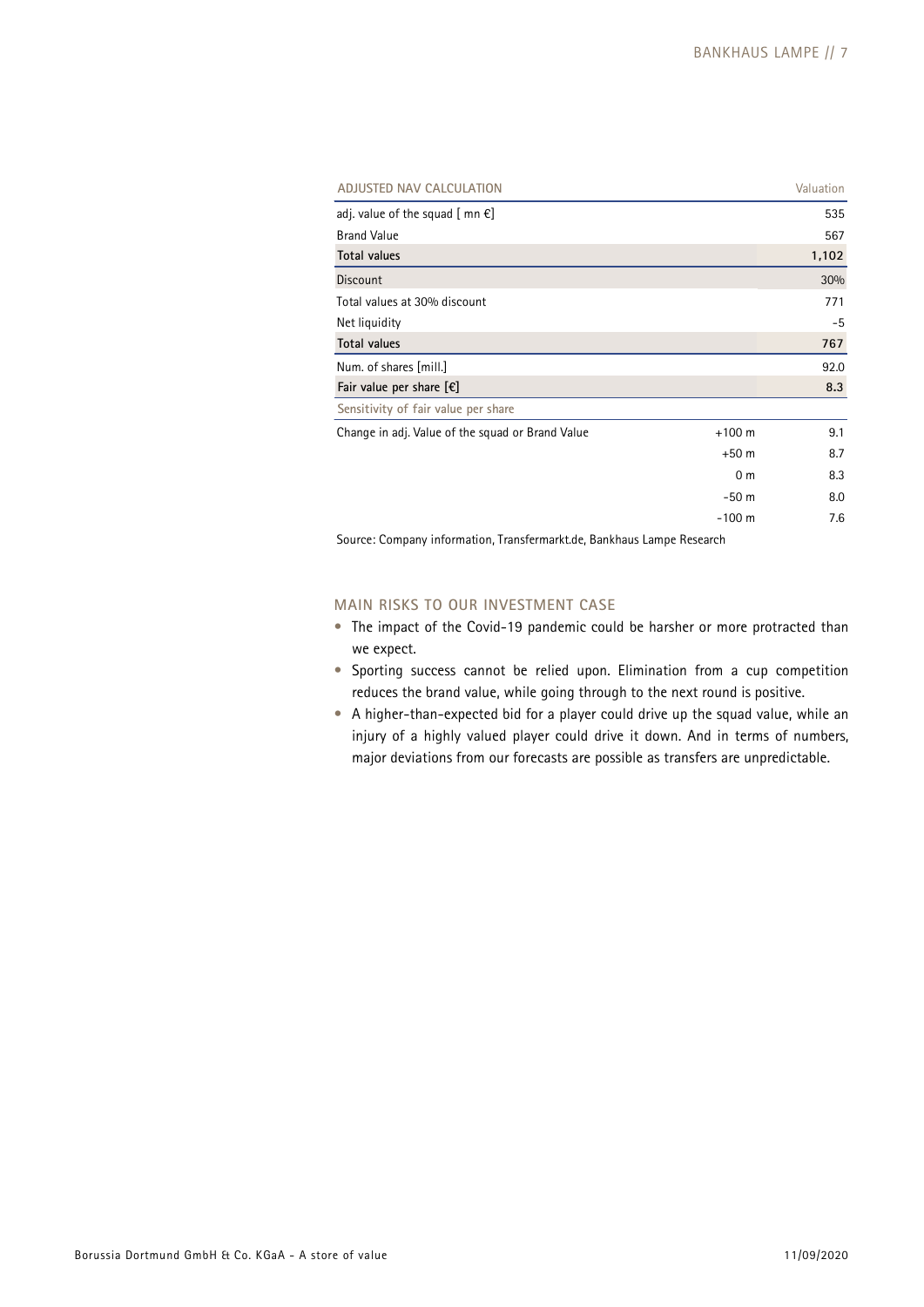# Appendix

|            |                      | Market Value |               | adj. PV in | % of squad |
|------------|----------------------|--------------|---------------|------------|------------|
|            | Player               | 08/2020      | Contract till | € m        | value      |
| Goalkeeper | 1 Roman Bürki        | 11.0         | 30/06/23      | 11.0       | 2%         |
|            | 35 Marwin Hitz       | 2.0          | 30/06/21      |            |            |
|            | 25 Luca Unbehaun     | 0.4          | 30/06/22      | 0.4        | 0%         |
| Defence    | 5 Dan-Axel Zagadou   | 31.5         | 30/06/22      | 31.5       | 6%         |
|            | 15 Mats Hummels      | 24.0         | 30/06/22      | 24.0       | 4%         |
|            | 16 Manuel Akanji     | 20.0         | 30/06/22      | 20.0       | 4%         |
|            | 14 Nico Schulz       | 12.0         | 30/06/24      | 12.0       | 2%         |
|            | 29 Marcel Schmelzer  | 1.4          | 30/06/21      |            |            |
|            | 24 Thomas Meunier    | 24.0         | 30/06/24      | 24.0       | 4%         |
|            | 2 Mateu Morey        | 3.0          | 30/06/24      | 3.0        | 10/0       |
|            | 26 Lukasz Piszczek   | 2.0          | 30/06/21      |            |            |
| Midfield   | 30 Felix Passlack    | 1.3          | 30/06/21      |            |            |
|            | 23 Emre Can          | 24.0         | 30/06/24      | 24.0       | 4%         |
|            | 28 Axel Witsel       | 21.5         | 30/06/22      | 21.5       | 4%         |
|            | 37 Tobias Raschl     | 0.9          | 30/06/22      | 0.9        | 0%         |
|            | 19 Julian Brandt     | 40.0         | 30/06/24      | 40.0       | 7%         |
|            | 6 Thomas Delaney     | 17.5         | 30/06/22      | 17.5       | 3%         |
|            | 22 Jude Bellingham   | 11.0         | 30/06/23      | 11.0       | 2%         |
|            | 8 Mahmoud Dahoud     | 6.5          | 30/06/22      | 6.5        | 1%         |
|            | 13 Raphaël Guerreiro | 35.0         | 30/06/23      | 35.0       | 7%         |
|            | 11 Marco Reus        | 25.0         | 30/06/23      | 25.0       | 5%         |
|            | 32 Giovanni Reyna    | 15.0         | 30/06/21      |            |            |
|            | 20 Reinier           | 22.5         | 30/06/22      |            |            |
|            | 29 Immanuel Pherai   | 0.8          | 30/06/21      |            |            |
| Striker    | 10 Thorgan Hazard    | 32.0         | 30/06/24      | 32.0       | 6%         |
|            | 7 Jadon Sancho       | 117.0        | 30/06/23      | 117.0      | 22%        |
|            | 27 Marius Wolf       | 6.5          | 30/06/23      | 6.5        | 1%         |
|            | 9 Erling Haaland     | 72.0         | 30/06/24      | 72.0       | 13%        |
|            | 18 Youssoufa Moukoko | 0.0          | 30/06/22      |            |            |
|            | Total                | 579.8        |               | 534.8      | 100%       |

## **Squad value as of 08/2020**

Source: Transfermarkt.de, Bankhaus Lampe Research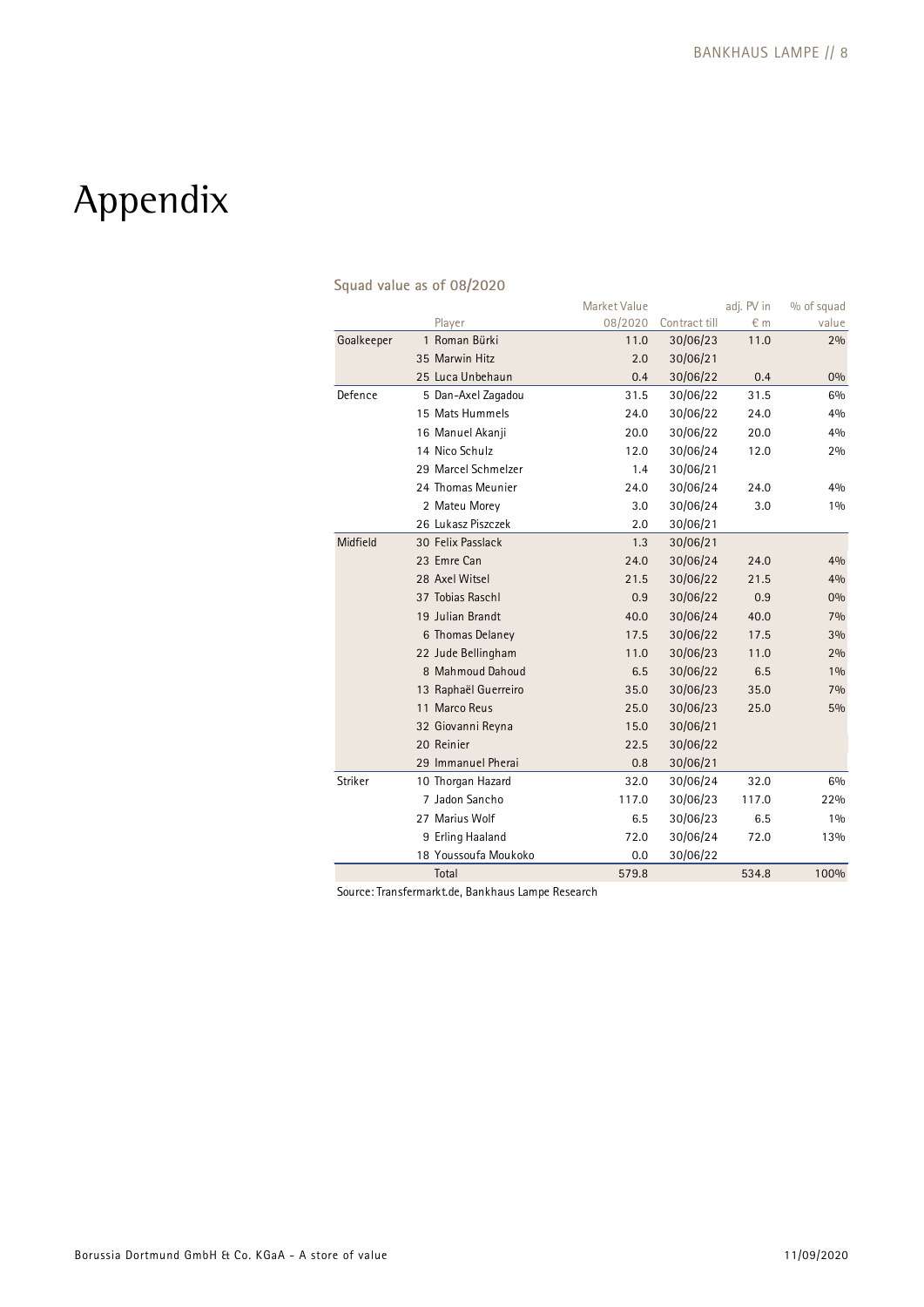## **Transfers since 01/07/2020**

| Player                                     | <b>Transfer date</b>     | Leaving                                      | Joining                                      | Transfermarkt.de        | <b>Transfer</b>  | Premium /                 |
|--------------------------------------------|--------------------------|----------------------------------------------|----------------------------------------------|-------------------------|------------------|---------------------------|
| <b>Timo Werner</b>                         | 01.07.2020               | <b>RB</b> Leipzig                            | <b>Chelsea</b>                               | market Value €m<br>64.0 | value €m<br>53.0 | <b>Discount</b><br>$-17%$ |
| <b>Leroy Sane</b>                          | 15.07.2020               | <b>Manchester City</b>                       | <b>Bayern Munich</b>                         | 80.0                    | 45.0             | $-44%$                    |
| Suso                                       | 21.07.2020               | <b>AC Milan</b>                              | Sevilla                                      | 17.5                    | 21.0             | 20%                       |
| Jude Bellingham                            | 23.07.2020               | Birmingham                                   | <b>BVB</b>                                   | 11.0                    | 23.0             | 109%                      |
| Pedrinho                                   | 03.08.2020               | Corinthians                                  | <b>Benfica</b>                               | 13.5                    | 20.0             | 48%                       |
| Francisco Trincão                          | 03.08.2020               | Braga                                        | Barcelona                                    | 16.0                    | 31.0             | 94%                       |
| <b>Ferran Torres</b>                       | 04.08.2020               | Valencia                                     | <b>Manchester City</b>                       | 45.0                    | 23.0             | $-49%$                    |
| <b>Nathan Aké</b>                          | 05.08.2020               | <b>Bournemouth</b>                           | <b>Manchester City</b>                       | 28.0                    | 45.3             | 62%                       |
| Konstantinos Tsimikas                      | 10.08.2020               | Ol.Piräus                                    | Liverpool                                    | 9.0                     | 13.0             | 44%                       |
| Jonathan Christian David                   | 11.08.2020               | Gent                                         | Lille                                        | 25.0                    | 32.0             | 28%                       |
| <b>Kyle Walker-Peters</b>                  | 11.08.2020               | Tottenham                                    | Southhampton                                 | 8.0                     | 13.3             | 66%                       |
| Pierre-Emile Höjbjerg                      | 11.08.2020               | Southhampton                                 | Tottenham                                    | 20.0                    | 16.6             | $-17%$                    |
| Enes Ünal                                  | 12.08.2020               | <b>FC Villareal</b>                          | <b>FC</b> Getafe                             | 8.0                     | 9.0              | 13%                       |
| Mohammed Slisu                             | 12.08.2020               | Real Valladolid                              | FC Southampton                               | 12.0                    | 12.0             | 0%                        |
| <b>Francis Coquelin</b>                    | 12.08.2020               | <b>FC Valencia</b>                           | <b>FC Villareal</b>                          | 14.0                    | 6.5              | $-54%$                    |
| Luca Waldschmidt                           | 14.08.2020               | <b>SC Freiburg</b>                           | Benfica                                      | 16.0                    | 15.0             | $-6%$                     |
| Everton                                    | 14.08.2020               | Gremio                                       | <b>Benfica</b>                               | 28.0                    | 20.0             | $-29%$                    |
| <b>Matheus Pereira</b>                     | 17.08.2020               | Sporting Lissabon                            | West Bromwich Albion<br>Dinamo Moskau        | 9.5<br>6.0              | 9.1<br>8.5       | $-4%$<br>42%              |
| Nikola Moro<br>François Kamano             | 17.08.2020<br>17.08.2020 | Dinamo Zagreb<br>G. Bordeaux                 | Lokomotiv Moskau                             | 8.0                     | 5.5              | $-31%$                    |
| Seko Fofana                                | 18.08.2020               | <b>Udinese Calcio</b>                        | <b>RC</b> Lens                               | 10.0                    | 8.5              | $-15%$                    |
| Aaron Ramsdale                             | 19.08.2020               | <b>Sheffield United</b>                      | Sheffield Utd.                               | 12.5                    | 20.5             | 64%                       |
| <b>Ben Chilwell</b>                        | 26.08.2020               | <b>Leicester City</b>                        | <b>FC Chelsea</b>                            | 40.0                    | 50.2             | 26%                       |
| Serhou Guirassy                            | 27.08.2020               | Amiens SC                                    | FC Stade Rennes                              | 8.0                     | 15.0             | 88%                       |
| Chidera Ejuke                              | 28.08.2020               | <b>SC Heerenveen</b>                         | <b>ZSKA Moskau</b>                           | 5.5                     | 11.5             | 109%                      |
| Eberechi Eze                               | 28.08.2020               | Queens Park Rangers                          | Crystal Palace                               | 9.0                     | 17.8             | 98%                       |
| Robin Koch                                 | 29.08.2020               | <b>SC Freiburg</b>                           | <b>Leeds United</b>                          | 17.0                    | 13.0             | $-24%$                    |
| Óscar Rodríguez                            | 29.08.2020               | <b>Real Madrid</b>                           | <b>FC Sevilla</b>                            | 15.0                    | 13.5             | $-10%$                    |
| Rodrigo                                    | 29.08.2020               | <b>FC Valencia</b>                           | <b>Leeds United</b>                          | 40.0                    | 30.0             | $-25%$                    |
| Matt Doherty                               | 30.08.2020               | <b>Wolverhampton Wanderers</b>               | <b>Tottenham Hotspur</b>                     | 16.0                    | 16.8             | 5%                        |
| Gabriel Magalhães                          | 01.09.2020               | <b>LOSC Lille</b>                            | <b>FC Arsenal</b>                            | 20.0                    | 26.0             | 30%                       |
| Stefano Sensi                              | 01.09.2020               | <b>US Sassuolo</b>                           | <b>Inter Mailand</b>                         | 20.0                    | 20.0             | 0%                        |
| <b>Karol Linetty</b>                       | 01.09.2020               | Sampdoria Genua                              | <b>FC Turin</b>                              | 10.0                    | 7.5              | $-25%$                    |
| Christian Kouamé                           | 01.09.2020               | FC Genua 1893                                | <b>AC Florenz</b>                            | 17.5                    | 11.0             | $-37%$                    |
| Giovanni Simeone                           | 01.09.2020               | <b>AC Florenz</b>                            | Cagliari Calcio                              | 15.0                    | 12.0             | $-20%$                    |
| <b>Victor Osimhen</b>                      | 01.09.2020               | <b>LOSC Lille</b>                            | <b>SSC Neapel</b>                            | 40.0                    | 70.0             | 75%                       |
| <b>Vlad Chiriches</b>                      | 01.09.2020               | <b>SSC Neapel</b>                            | <b>US Sassuolo</b>                           | 5.0                     | 9.0              | 80%                       |
| Alberto Grassi                             | 01.09.2020               | <b>SSC Neapel</b>                            | Parma Calcio 1913                            | 5.5                     | 6.9              | 25%                       |
| Grégoire Defrel                            | 01.09.2020               | AS Rom                                       | <b>US Sassuolo</b>                           | 8.0                     | 9.0              | 13%                       |
| <b>Achraf Hakimi</b>                       | 01.09.2020               | <b>Real Madrid</b>                           | <b>Inter Mailand</b>                         | 54.0                    | 40.0             | $-26%$                    |
| <b>Miralem Pjanic</b>                      | 01.09.2020               | <b>Juventus Turin</b><br><b>FC Barcelona</b> | <b>FC Barcelona</b><br><b>Juventus Turin</b> | 45.0<br>56.0            | 60.0<br>72.0     | 33%<br>29%                |
| <b>Arthur</b><br><b>Mario Pasalic</b>      | 01.09.2020               | <b>FC Chelsea</b>                            |                                              | 25.0                    | 15.0             | $-40%$                    |
| Jordan Veretout                            | 01.09.2020<br>01.09.2020 | <b>AC Florenz</b>                            | Atalanta Bergamo<br>AS Rom                   | 24.0                    | 16.0             | $-33%$                    |
| Gianluca Mancini                           | 01.09.2020               | Atalanta Bergamo                             | AS Rom                                       | 22.0                    | 13.0             | $-41%$                    |
| Carles Pérez                               | 01.09.2020               | FC Barcelona                                 | AS Rom                                       | 9.0                     | 11.0             | 22%                       |
| <b>Mikkel Damsgaard</b>                    | 01.09.2020               | <b>FC Nordsjaelland</b>                      | Sampdoria Genua                              | 6.5                     | 6.5              | 0%                        |
| Andrea Pinamonti                           | 01.09.2020               | <b>Inter Mailand</b>                         | FC Genua 1893                                | 13.5                    | 19.5             | 44%                       |
| <b>Alfred Duncan</b>                       | 01.09.2020               | <b>US Sassuolo</b>                           | <b>AC Florenz</b>                            | 15.0                    | 15.0             | 0%                        |
| Yann Karamoh                               | 01.09.2020               | Inter Mailand                                | Parma Calcio 1913                            | 7.5                     | 8.0              | 7%                        |
| Simone Verdi                               | 01.09.2020               | SSC Neapel                                   | FC Turin                                     | 13.0                    | 20.0             | 54%                       |
| Pol Lirola                                 | 01.09.2020               | US Sassuolo                                  | <b>AC Florenz</b>                            | 10.0                    | 11.0             | 10%                       |
| Marko Rog                                  | 01.09.2020               | <b>SSC Neapel</b>                            | Cagliari Calcio                              | 13.0                    | 13.0             | $0\%$                     |
| Roberto Inglese                            | 01.09.2020               | <b>SSC Neapel</b>                            | Parma Calcio 1913                            | 12.0                    | 18.0             | 50%                       |
| Nicolò Barella                             | 01.09.2020               | Cagliari Calcio                              | <b>Inter Mailand</b>                         | 50.0                    | 25.0             | $-50%$                    |
| Donny van de Beek                          | 02.09.2020               | Ajax Amsterdam                               | <b>Manchester United</b>                     | 44.0                    | 39.0             | $-11%$                    |
| <b>Kevin Volland</b>                       | 02.09.2020               | Bayer 04 Leverkusen                          | AS Monaco                                    | 28.0                    | 15.5             | $-45%$                    |
| Philipp Max                                | 02.09.2020               | FC Augsburg                                  | <b>PSV Eindhoven</b>                         | 15.0                    | 8.0              | $-47%$                    |
| <b>Timothy Castagne</b>                    | 03.09.2020               | Atalanta Bergamo                             | Leicester City                               | 18.0                    | 24.0             | 33%                       |
| Gero Rulli                                 | 04.09.2020               | Real Sociedad San Sebastián                  | <b>FC Villarreal</b>                         | 8.0                     | 5.0              | $-38%$                    |
| <b>Kai Havertz</b>                         | 04.09.2020               | <b>Bayer 04 Leverkusen</b>                   | <b>FC Chelsea</b>                            | 81.0                    | 80.0             | $-1%$                     |
| Darwin Núñez                               | 04.09.2020               | <b>UD Almería</b>                            | Benfica Lissabon                             | 10.0                    | 24.0             | 140%                      |
| Aleksey Miranchuk                          | 04.09.2020               | Lokomotiv Moskau                             | Atalanta Bergamo                             | 18.0                    | 14.5             | $-19%$                    |
| <b>Fábio Silva</b>                         | 05.09.2020               | <b>FC Porto</b>                              | <b>Wolverhampton Wanderers</b>               | 12.0                    | 40.0             | 233%                      |
| Sergio Rico                                | 05.09.2020               | <b>FC Sevilla</b>                            | FC Paris Saint-Germain                       | 8.0                     | 6.0              | $-25%$                    |
| Allan                                      | 05.09.2020               | <b>SSC Neapel</b>                            | FC Everton                                   | 28.0                    | 25.0             | $-11%$                    |
| <b>Callum Wilson</b>                       | 07.09.2020               | <b>AFC Bournemouth</b>                       | <b>Newcastle United</b><br>Al-Nasr Riad      | 20.0                    | 22.3             | 11%                       |
| Gonzalo Martínez                           | 07.09.2020               | Atlanta United FC                            |                                              | 12.0                    | 16.4             | 36%                       |
| <b>Patrik Schick</b><br>Abdoulaye Doucouré | 08.09.2020<br>08.09.2020 | AS Rom<br>FC Watford                         | Bayer 04 Leverkusen<br>FC Everton            | 25.0<br>20.0            | 26.5<br>22.1     | 6%<br>11%                 |
| Jamal Lewis                                | 08.09.2020               | Norwich City                                 | Newcastle United                             | 11.0                    | 16.5             | 50%                       |
| Ollie Watkins                              | 09.09.2020               | <b>FC Brentford</b>                          | <b>Aston Villa</b>                           | 12.0                    | 30.8             | 157%                      |
| Steve Mounié                               | 09.09.2020               | <b>Huddersfield Town</b>                     | Stade Brest 29                               | 6.5                     | 5.0              | $-23%$                    |
| <b>Highest 10 transfers</b>                |                          |                                              |                                              |                         |                  |                           |

Source: transfermarkt.de, Bankhaus Lampe Research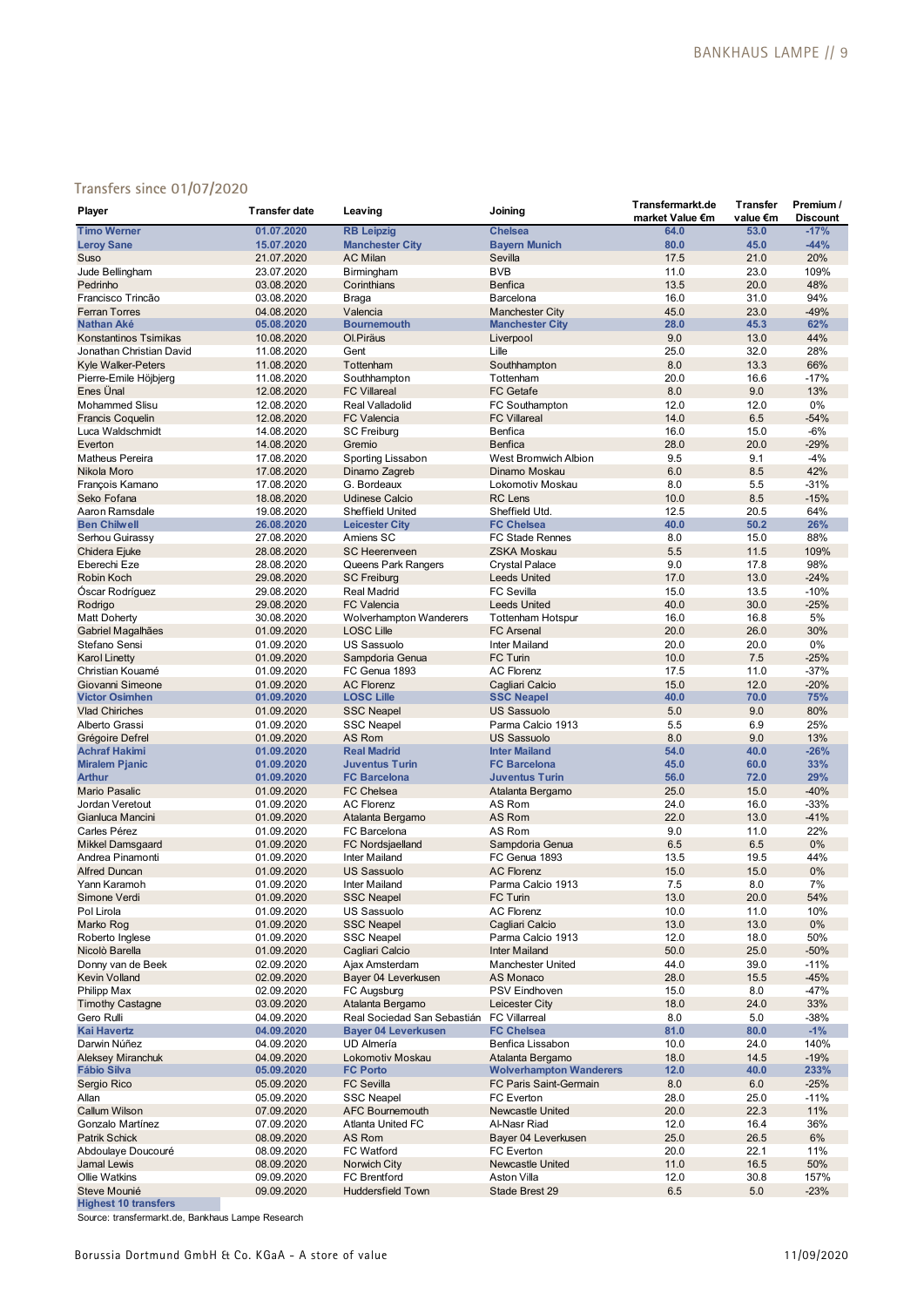# Key figures

## **Borussia Dortmund GmbH & Co. KGaA – Income statement**

| in m EUR                            | 2018/19  | 2019/20e | 2020/21e | 2021/22e | 2022/23e |
|-------------------------------------|----------|----------|----------|----------|----------|
| <b>Sales</b>                        | 370.3    | 370.2    | 347.5    | 406.5    | 418.7    |
| Own work capitalised                | 0.0      | 0.0      | 0.0      | 0.0      | 0.0      |
| <b>Total sales</b>                  | 370.3    | 370.2    | 347.5    | 406.5    | 418.7    |
| Material expenses                   | $-21.3$  | $-22.4$  | $-21.1$  | $-21.2$  | $-21.8$  |
| Personnel expenses                  | $-205.1$ | $-215.2$ | $-205.0$ | $-222.7$ | $-233.9$ |
| Unusual or infrequent items         | 0.0      | 0.0      | 0.0      | 0.0      | 0.0      |
| Other operating result              | $-27.9$  | $-69.7$  | $-79.7$  | $-89.6$  | $-91.8$  |
| <b>EBITDA</b>                       | 116.0    | 62.9     | 41.8     | 73.0     | 71.2     |
| Depreciation                        | 92.5     | 106.1    | 106.1    | 95.0     | 44.7     |
| EBITA                               | 23.5     | $-43.2$  | $-64.3$  | $-22.0$  | 26.5     |
| Amortisation of goodwill            | 0.0      | 0.0      | 0.0      | 0.0      | 0.0      |
| Amortisation of intangible assets   | 0.0      | 0.0      | 0.0      | 0.0      | 0.0      |
| <b>EBIT</b>                         | 23.5     | $-43.2$  | $-64.3$  | $-22.0$  | 26.5     |
| Financial result                    | $-1.6$   | $-3.4$   | $-5.8$   | $-2.1$   | $-2.1$   |
| Income on ordinary activities       | 21.9     | $-46.6$  | $-70.2$  | $-24.1$  | 24.4     |
| Extraordinary income/loss           | 0.0      | 0.0      | 0.0      | 0.0      | 0.0      |
| EBT                                 | 21.9     | $-46.6$  | $-70.2$  | $-24.1$  | 24.4     |
| Taxes                               | $-4.4$   | 2.6      | 14.0     | 4.8      | 5.2      |
| Net income from cont. operations    | 17.5     | $-44.0$  | $-56.1$  | $-19.2$  | 29.6     |
| Net income from discont. operations | 0.0      | 0.0      | 0.0      | 0.0      | 0.0      |
| Minority interest                   | 0.0      | 0.0      | 0.0      | 0.0      | 0.0      |
| Net income (adj.)                   | 17.5     | $-44.0$  | $-56.1$  | $-19.2$  | 29.6     |
| No. of shares                       | 92.0     | 92.0     | 92.0     | 92.0     | 92.0     |
| EPS                                 | 0.19     | $-0.48$  | $-0.61$  | $-0.21$  | 0.32     |

Source: Company information, Bankhaus Lampe Research estimates

|                     | 2018/19 | 2019/20e | 2020/21e | 2021/22e | 2022/23e |
|---------------------|---------|----------|----------|----------|----------|
| Gross margin        | 94.3%   | 94.0%    | 93.9%    | 94.8%    | 94.8%    |
| EBITDA margin       | 31.3%   | 17.0%    | 12.0%    | 18.0%    | 17.0%    |
| <b>EBITA</b> margin | 6.3%    | $-11.7%$ | $-18.5%$ | $-5.4%$  | 6.3%     |
| <b>EBIT</b> margin  | 6.3%    | $-11.7%$ | $-18.5%$ | $-5.4%$  | 6.3%     |
| EBT margin          | 5.9%    | $-12.6%$ | $-20.2%$ | $-5.9%$  | $5.8\%$  |
| Net profit margin   | $4.7\%$ | $-11.9%$ | $-16.1%$ | $-4.7%$  | $7.1\%$  |
|                     |         |          |          |          |          |
| Tax rate            | 20.1%   | 5.6%     | 20.0%    | 20.1%    | $-21.4%$ |

Source: Company information, Bankhaus Lampe Research estimates

| Growth rates yoy  | 2018/19  | 2019/20e                 | 2020/21e | 2021/22e | 2022/23e                 |
|-------------------|----------|--------------------------|----------|----------|--------------------------|
| <b>Sales</b>      | $-30.9%$ | $0.0\%$                  | $-6.1%$  | 17.0%    | $3.0\%$                  |
| EBITDA            | $-8.4%$  | $-45.7%$                 | $-33.6%$ | 74.7%    | $-2.5\%$                 |
| EBIT              | $-34.9%$ | $\overline{\phantom{0}}$ | $-49.0%$ | 65.8%    |                          |
| EBT               | $-31.0%$ | $\overline{\phantom{a}}$ | $-50.6%$ | 65.7%    | $\overline{\phantom{0}}$ |
| Net income (adj.) | $-38.5%$ | $\overline{\phantom{0}}$ | $-27.6%$ | 65.7%    |                          |
| EPS               | $-38.5%$ | $\overline{\phantom{a}}$ | $-27.6%$ | 65.7%    | -                        |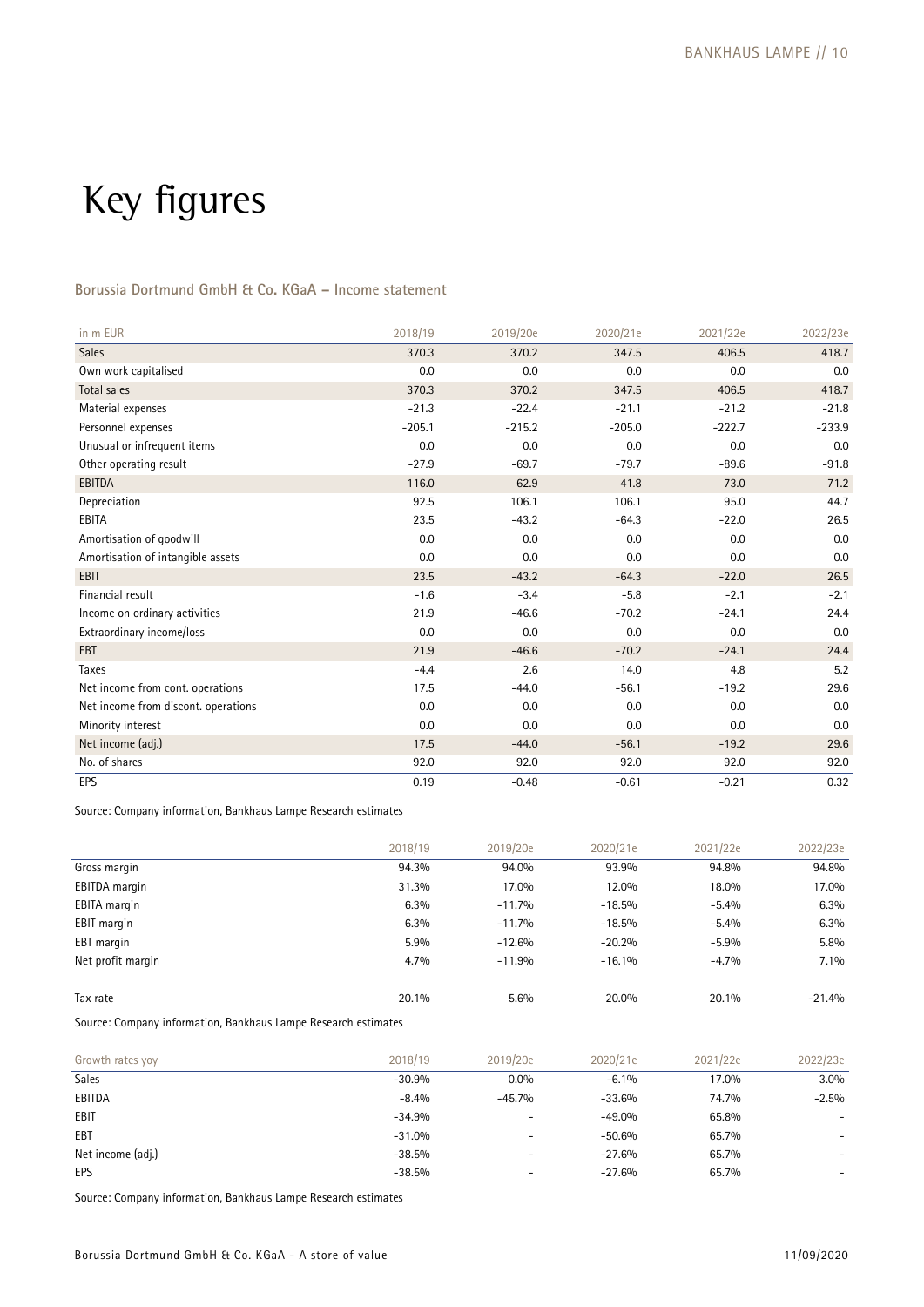## **Borussia Dortmund GmbH & Co. KGaA – Balance sheet**

| Assets (in m EUR)                      | 2018/19 | 2019/20e | 2020/21e | 2021/22e | 2022/23e |
|----------------------------------------|---------|----------|----------|----------|----------|
| Fixed assets                           | 371.7   | 441.5    | 365.5    | 264.8    | 224.5    |
| Property, plant and equipment          | 184.0   | 193.0    | 196.9    | 200.8    | 204.9    |
| Intangible assets                      | 163.7   | 229.7    | 149.7    | 44.7     | 0.0      |
| Financial assets                       | 0.1     | 0.3      | 0.1      | 0.1      | 0.1      |
| Other long-term assets                 | 24.0    | 18.4     | 18.8     | 19.2     | 19.6     |
| Current assets                         | 128.4   | 76.5     | 88.8     | 143.2    | 204.4    |
| Inventories                            | 4.6     | 6.8      | 6.9      | 7.0      | 7.2      |
| Accounts receivable                    | 30.1    | 12.7     | 12.9     | 13.2     | 13.5     |
| Other current assets                   | 37.9    | 53.8     | 54.8     | 55.9     | 57.1     |
| Securities                             | 0.0     | 0.0      | 0.0      | 0.0      | 0.0      |
| Cash                                   | 55.9    | 3.3      | 14.2     | 67.1     | 126.7    |
| <b>Total assets</b>                    | 500.1   | 518.0    | 454.3    | 408.0    | 428.9    |
| Equity and liabilities in m EUR        |         |          |          |          |          |
| Shareholders' equity                   | 354.9   | 305.4    | 249.3    | 224.6    | 248.7    |
| Shareholders' equity (before minority) | 354.9   | 305.4    | 249.3    | 224.6    | 248.7    |
| <b>Minorities</b>                      | 0.0     | 0.0      | 0.0      | 0.0      | 0.0      |
| Non-current liabilities                | 17.1    | 89.9     | 79.9     | 64.2     | 58.6     |
| Pension provisions                     | 0.0     | 0.0      | 0.0      | 0.0      | 0.0      |
| Other provisions                       | 0.0     | 0.0      | 0.0      | 0.0      | 0.0      |
| Long-term financial debt               | 8.4     | 0.0      | 0.0      | 0.0      | 0.0      |
| Other long-term debt                   | 8.7     | 89.9     | 79.9     | 64.2     | 58.6     |
| <b>Current liabilities</b>             | 128.1   | 122.6    | 125.1    | 119.2    | 121.6    |
| Short-term debt                        | 36.8    | 8.0      | 8.2      | 0.0      | 0.0      |
| Other accruals short-term              | 1.7     | 0.0      | 0.0      | 0.0      | 0.0      |
| Accounts payable                       | 60.7    | 67.4     | 68.8     | 70.2     | 71.6     |
| Other liabilities                      | 29.0    | 47.1     | 48.1     | 49.1     | 50.0     |
| Total equity and liabilities           | 500.1   | 518.0    | 454.3    | 408.0    | 428.9    |

Source: Company information, Bankhaus Lampe Research estimates

## **Borussia Dortmund GmbH & Co. KGaA – Balance sheet structure**

| Assets                        | 2018/19 | 2019/20e | 2020/21e | 2021/22e | 2022/23e |
|-------------------------------|---------|----------|----------|----------|----------|
| Fixed assets                  | 74.3%   | 85.2%    | 80.4%    | 64.9%    | 52.3%    |
| Property, plant and equipment | 36.8%   | 37.3%    | 43.3%    | 49.2%    | 47.8%    |
| Intangible assets             | 32.7%   | 44.3%    | 32.9%    | 10.9%    | $0.0\%$  |
| Current assets                | 25.7%   | 14.8%    | 19.6%    | 35.1%    | 47.7%    |
| Inventories                   | 0.9%    | 1.3%     | 1.5%     | 1.7%     | 1.7%     |
| Accounts receivable           | 6.0%    | 2.4%     | 2.8%     | $3.2\%$  | 3.1%     |
| Cash                          | 11.2%   | 0.6%     | 3.1%     | 16.4%    | 29.5%    |
| Equity and liabilities        |         |          |          |          |          |
| Shareholders' equity          | 71.0%   | 59.0%    | 54.9%    | 55.0%    | 58.0%    |
| Non-current liabilities       | 3.4%    | 17.4%    | 17.6%    | 15.7%    | 13.7%    |
| Pension provisions            | $0.0\%$ | $0.0\%$  | $0.0\%$  | $0.0\%$  | $0.0\%$  |
| Long-term financial debt      | $1.7\%$ | $0.0\%$  | $0.0\%$  | $0.0\%$  | $0.0\%$  |
| Current liabilities           | 25.6%   | 23.7%    | 27.5%    | 29.2%    | 28.4%    |
| Short-term debt               | 7.4%    | 1.6%     | 1.8%     | $0.0\%$  | $0.0\%$  |
| Accounts payable              | 12.1%   | 13.0%    | 15.1%    | 17.2%    | 16.7%    |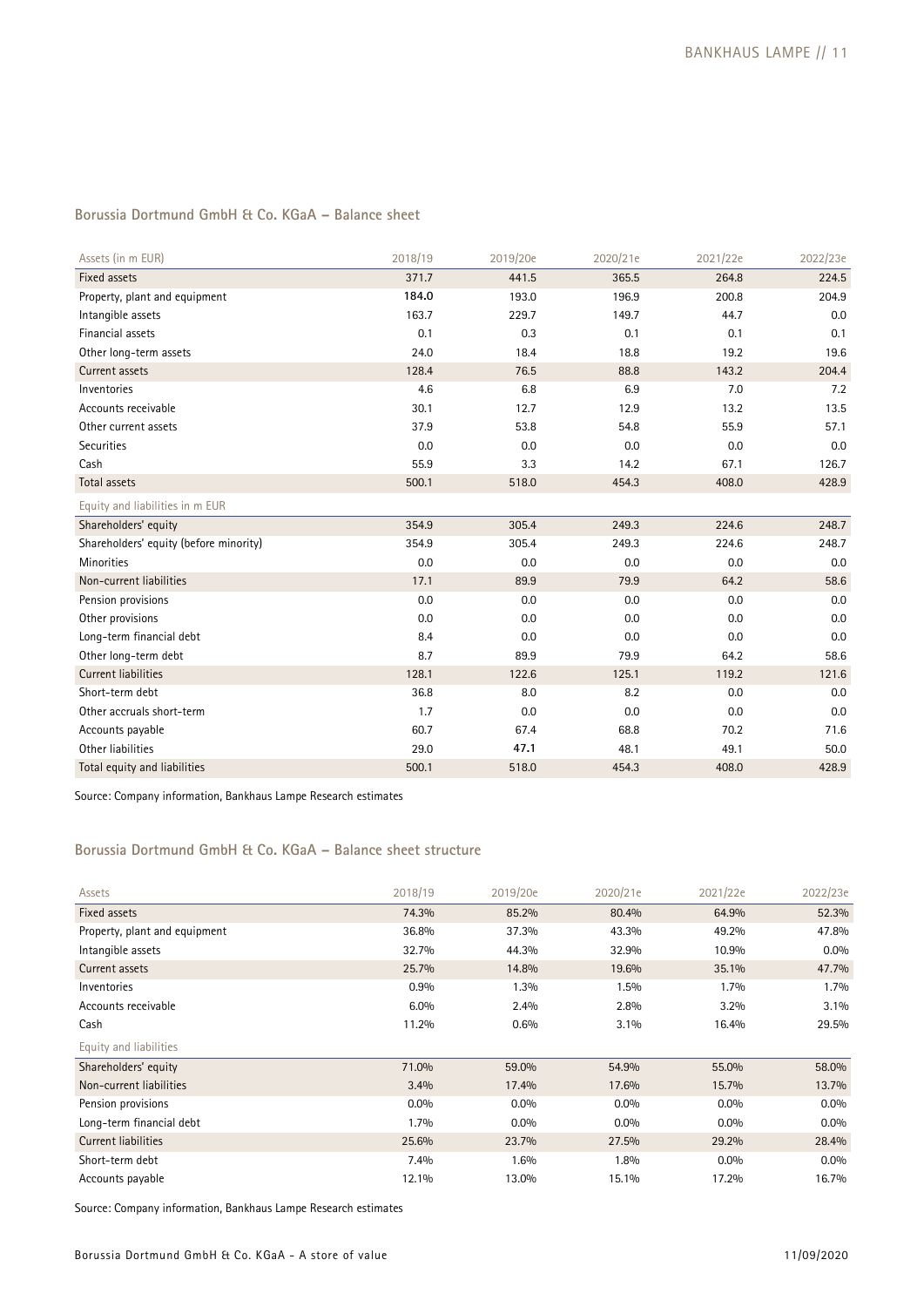## **Borussia Dortmund GmbH & Co. KGaA – Cash flow statement**

| in m EUR                                     | 2018/19  | 2019/20e | 2020/21e | 2021/22e | 2022/23e |
|----------------------------------------------|----------|----------|----------|----------|----------|
| Net income (adj.)                            | 17.5     | $-44.0$  | $-56.1$  | $-19.2$  | 29.6     |
| Depreciation                                 | 92.5     | 106.1    | 106.1    | 95.0     | 44.7     |
| Amortisation of goodwill & intangible assets | 0.0      | 0.0      | 0.0      | 0.0      | 0.0      |
| Change of provisions                         | 0.5      | $-1.7$   | 0.0      | 0.0      | 0.0      |
| Other                                        | 0.0      | 0.0      | $-10.0$  | 0.0      | 0.0      |
| Operating cash flow before changes in w/c    | 110.5    | 60.5     | 40.0     | 75.8     | 74.3     |
| Change in inventory                          | 1.0      | $-2.2$   | $-0.1$   | $-0.1$   | $-0.1$   |
| Change in accounts receivable                | $-7.1$   | 17.4     | $-0.3$   | $-0.3$   | $-0.3$   |
| Change in accounts payable                   | 6.1      | 6.8      | 1.3      | 1.4      | 1.4      |
| Change in other assets                       | $-81.8$  | $-82.8$  | $-0.1$   | $-0.1$   | $-0.1$   |
| Operating cash flow                          | 28.7     | $-0.4$   | 40.8     | 76.6     | 75.2     |
| Capex, incl. capitalized R&D                 | $-139.4$ | $-146.6$ | $-30.3$  | $-10.0$  | $-10.0$  |
| Payments for acquisitions                    | 0.0      | 0.0      | 0.0      | 0.0      | 0.0      |
| Financial investments                        | 0.0      | $-0.3$   | 0.2      | 0.0      | 0.0      |
| Income from asset disposals                  | 0.0      | 0.0      | 0.0      | 0.0      | 0.0      |
| Income from financial investments            | 115.9    | 96.1     | 0.0      | 0.0      | 0.0      |
| Cash flow from investing activities          | $-23.5$  | $-50.8$  | $-30.1$  | $-10.0$  | $-10.0$  |
| Free cash flow                               | 5.2      | $-51.1$  | 10.7     | 66.6     | 65.2     |
| Capital measures                             | 0.0      | 0.0      | 0.0      | 0.0      | 0.0      |
| Increase/decrease in debt position           | $-3.3$   | $-3.9$   | 0.2      | $-8.2$   | 0.0      |
| Purchase of own shares                       | 0.0      | 0.0      | 0.0      | 0.0      | 0.0      |
| Other financing Cash-flow                    | 0.0      | 0.0      | 0.0      | 0.0      | 0.0      |
| Dividend paid                                | $-5.5$   | $-5.5$   | 0.0      | $-5.5$   | $-5.5$   |
| Cash flow from financing activities          | $-8.8$   | $-9.4$   | 0.2      | $-13.7$  | $-5.5$   |
| Increase/ decrease in liquid assets          | $-3.6$   | $-60.6$  | 10.9     | 52.9     | 59.6     |
| Effects of exchange rate changes             | 0.0      | 8.0      | 0.0      | 0.0      | 0.0      |
| Cash at beginning of period                  | 59.5     | 55.9     | 3.3      | 14.2     | 67.1     |
| Change in total cash and cash equivalents    | $-3.6$   | $-52.5$  | 10.9     | 52.9     | 59.6     |
| Cash at end of period                        | 55.9     | 3.3      | 14.2     | 67.1     | 126.7    |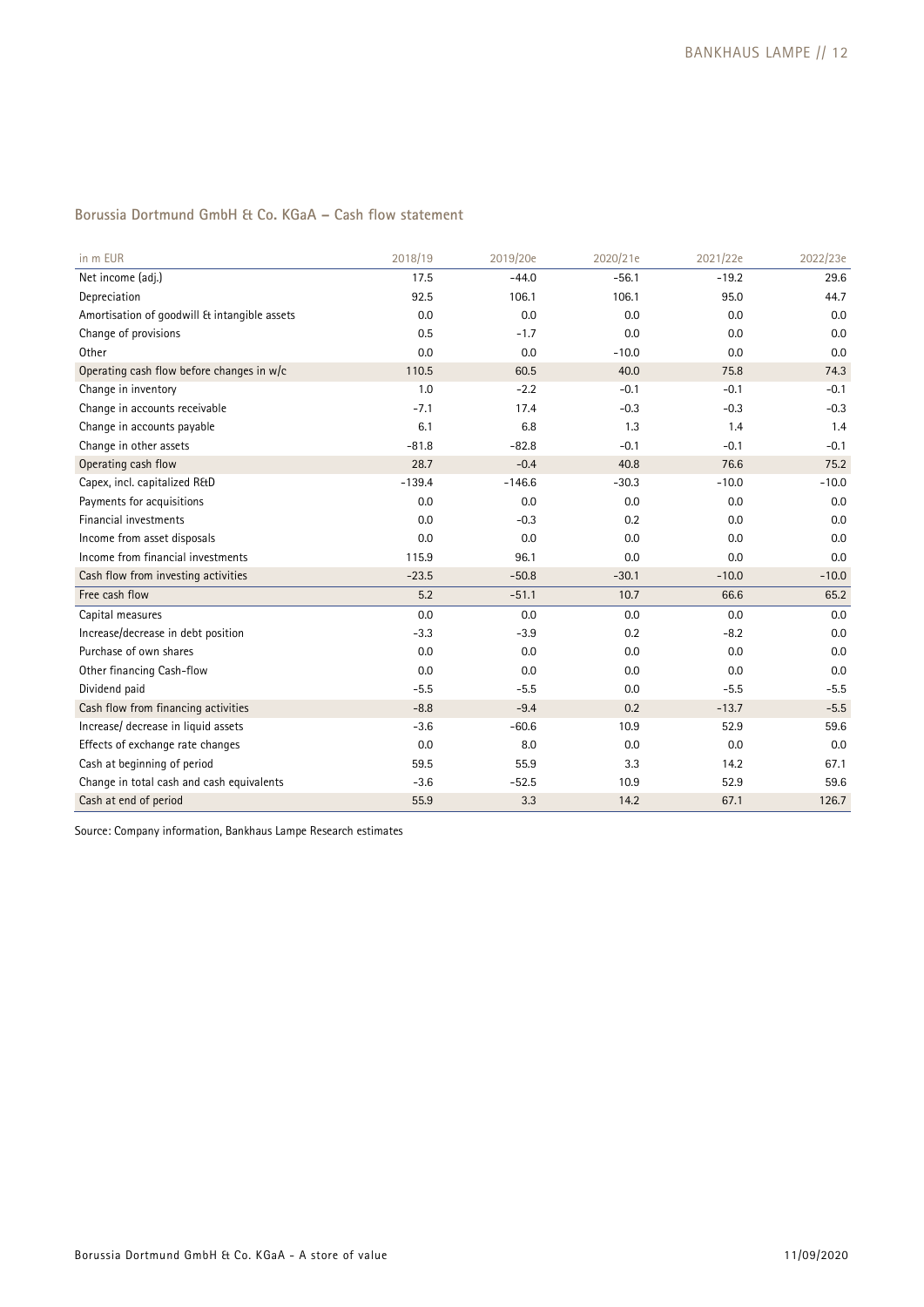## **Borussia Dortmund GmbH & Co. KGaA – Ratios**

|                                                | 2018/19  | 2019/20e  | 2020/21e       | 2021/22e  | 2022/23e  |
|------------------------------------------------|----------|-----------|----------------|-----------|-----------|
| Per Share Data                                 |          |           |                |           |           |
| EPS                                            | 0.19     | $-0.48$   | $-0.61$        | $-0.21$   | 0.32      |
| Book value per share                           | 3.86     | 3.32      | 2.71           | 2.44      | 2.70      |
| Free Cash-flow per share                       | 0.06     | $-0.56$   | 0.12           | 0.72      | 0.71      |
| Dividend per share                             | 0.06     | 0.00      | 0.06           | 0.06      | 0.10      |
| Valuation ratios                               |          |           |                |           |           |
| EV/Sales                                       | 1.4      | 1.5       | 1.5            | 1.2       | 1.0       |
| EV/EBITDA                                      | 4.5      | 8.6       | 12.7           | 6.4       | 5.7       |
| EV/EBIT                                        | 22.2     | $-12.5$   | $-8.2$         | $-21.3$   | 15.4      |
| P/E                                            | 30.3     | $-12.2$   | $-9.5$         | $-27.9$   | 18.1      |
| Price to book (total equity)                   | 1.5      | 1.8       | 2.1            | 2.4       | 2.2       |
| Dividend yield                                 | 1.0%     | $0.0\%$   | 1.0%           | 1.0%      | 1.7%      |
| Profitability ratios                           |          |           |                |           |           |
| EBITDA margin                                  | 31.3%    | 17.0%     | 12.0%          | 18.0%     | 17.0%     |
| EBIT margin                                    | 6.3%     | $-11.7%$  | $-18.5%$       | $-5.4%$   | 6.3%      |
| Net return on sales                            | 4.7%     | $-11.9%$  | $-16.1%$       | $-4.7%$   | 7.1%      |
| Return on capital employed (ROCE)              | 5.9%     | $-13.8%$  | $-25.0%$       | $-9.8%$   | 10.7%     |
| Productivity ratios                            |          |           |                |           |           |
| Capital turnover                               | 93.4%    | 106.3%    | 91.1%          | 52.9%     | 41.5%     |
| Operating leverage                             | 1.1      | 11.6      | $-8.0$         | $-3.9$    | $-73.5$   |
| Sales per employee (in thousands)              | 462,820  | 462,745   | 434,422        | 508,083   | 523,326   |
| EBIT per employee (in thousands)               | 29,376   | 0         | 0              | 0         | 33,135    |
| Number of employees (in thousands)             | 0.8      | 0.8       | 0.8            | 0.8       | 0.8       |
| Financial ratios                               |          |           |                |           |           |
| Equity ratio                                   | 71.0%    | 59.0%     | 54.9%          | 55.0%     | 58.0%     |
| Net financial debt (in m EUR)                  | $-10.7$  | 4.7       | $-6.0$         | $-67.1$   | $-126.7$  |
| Net debt / Equity                              | $-3.0%$  | 1.5%      | $-2.4%$        | $-29.9%$  | $-51.0%$  |
| Interest cover                                 | 0.0      | $< -10$   | $< -10$        | $< -10$   | 0.0       |
| Net debt / EBITDA                              | $-0.09$  | 0.07      | $-0.14$        | $-0.92$   | $-1.78$   |
| Working Capital (in m EUR)                     | $-26.0$  | $-48.0$   | $-49.0$        | $-49.9$   | $-50.9$   |
| Change in working capital (in m EUR)           | 0.0      | $-22.0$   | $-1.0$         | $-1.0$    | $-1.0$    |
| WC /sales                                      | $-7.0%$  | $-13.0%$  | $-14.1%$       | $-12.3%$  | $-12.2%$  |
| Stocks in days of sales                        | 5        | 7         | $\overline{7}$ | 6         | 6         |
| Trade debitors in days of sales                | 30       | 13        | 14             | 12        | 12        |
| Trade creditors in days of COGS/sales          | 60       | 66        | 72             | 63        | 62        |
| Cash conversion cycle                          | $-25$    | -46       | $-51$          | $-45$     | $-44$     |
| Invest. (property/plant/equity) / Depreciation | 150.7%   | 138.2%    | 28.6%          | 10.5%     | 22.4%     |
| Others                                         |          |           |                |           |           |
| Sales CAGR (last 3 years)                      | $-0.5%$  | $-3.0%$   | $-13.5%$       | $-6.0%$   | 4.2%      |
| EBIT CAGR (last 3 years)                       | $-13.1%$ | $-259.2%$ | $-221.2%$      | $-197.8%$ | $-185.0%$ |
| Net income CAGR (last 3 years)                 | $-15.2%$ | $-274.5%$ | $-225.3%$      | $-203.1%$ | $-187.7%$ |
| Pay-out ratio                                  | 31.5%    | $0.0\%$   | $-9.8%$        | $-28.7%$  | 31.1%     |
| Free cash flow (in m EUR)                      | 5.2      | $-51.1$   | 10.7           | 66.6      | 65.2      |
| Free cash flow yield                           | 1.0%     | $-9.5%$   | 2.0%           | 12.4%     | 12.2%     |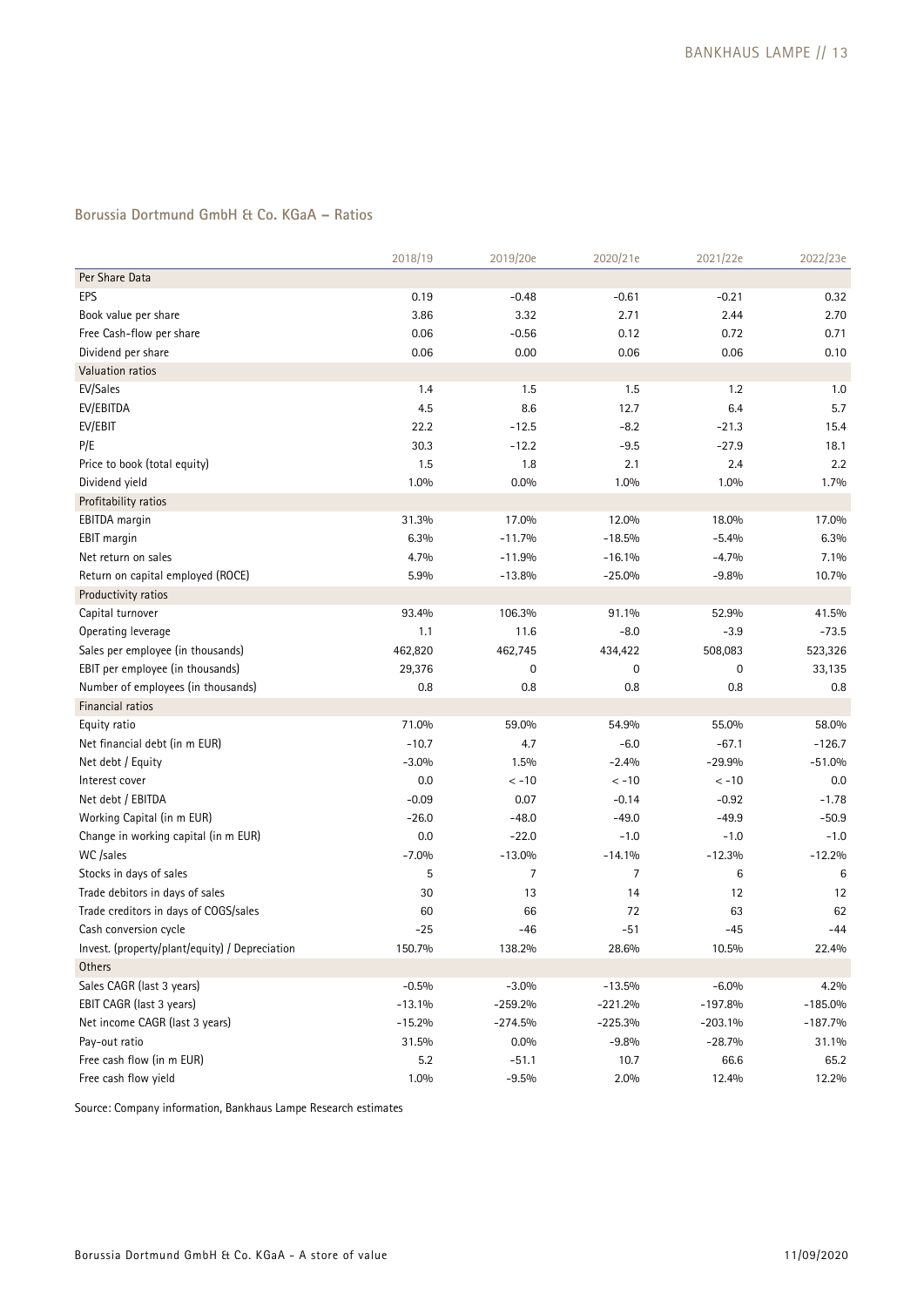## Disclaimer

The creation of this recommendation was finalised on 10/09/2020 05:10 PM (CEST) and first published on 11/09/2020 07:01 AM (CEST).

### **Analyst declaration**

The relevant research analysts, as named on the front cover of this research report, certify that (a) all of the views expressed in this research report accurately reflect their personal views about the securities and companies mentioned in this research report; and (b) that no part of their compensation was, is or will be directly or indirectly related to the specific recommendation(s) or views expressed by them in this research report.

### **Rating system**

Shares are rated based upon analyst forecasts with regard to the performance of the share during a period of twelve months. The rating "Buy" within this general concept means that the share's forecast performance is at least 10%. "Hold" means a price movement in a bandwidth of -10% to 10%. "Sell" means that the share's forecast performance is less than -10%.

### **Explanation of valuation**

Unless shown otherwise, the stated upside targets are based upon either a discounted cash-flow pricing or upon a comparison of the performance ratios of companies that the respective analyst considers to be comparable, or upon a combination of these two analyses. Analysts modify the result of this fundamental assessment to incorporate the potential trend in market sentiment.

Details on the concepts and methods as well as the valuation models employed are available on our [website.](https://www.bankhaus-lampe.de/en/research/file/2E1F42C7-9372-4AB5-9D28-91CB91EAA40E/1852)

**Overview of changes in our recommendations/price targets in the** previous **twelve months for: Borussia Dortmund GmbH & Co. KGaA (BVB GY), Close (09/09/2020): 5.83 EUR, Analyst: Jasko Terzic (CFA).** 

| Date of publication | Price at recommendation | Rating | Price target |
|---------------------|-------------------------|--------|--------------|
| 28/05/2020          | 6.42 EUR                | Buy    | 8.60 EUR     |
| 02/04/2020          | 5.32 EUR                | Buv    | 9.00 EUR     |
| 15/11/2019          | 8.18 EUR                | Buy    | 12.00 EUR    |

## **The distribution of recommendations in our investments universe is currently as follows (date: 01/07/2020)**

| Rating       | Basis: all analysed companies | Basis: companies with investment banking relationships |
|--------------|-------------------------------|--------------------------------------------------------|
| Buy          | 54.2%                         | 87.5%                                                  |
| Hold         | 38.3%                         | 12.5%                                                  |
| Sell         | 6.0%                          | $0.0\%$                                                |
| Under Review | 1.5%                          | $0.0\%$                                                |

### **Frequency of updates**

The Bank intends to publish at least one research report per year for the aforementioned stock/stocks.

### **Complete list of recommendations**

The complete list of recommendations for each financial instrument of the last twelve months is avail-able on our [website.](https://www.bankhaus-lampe.de/en/client-portal)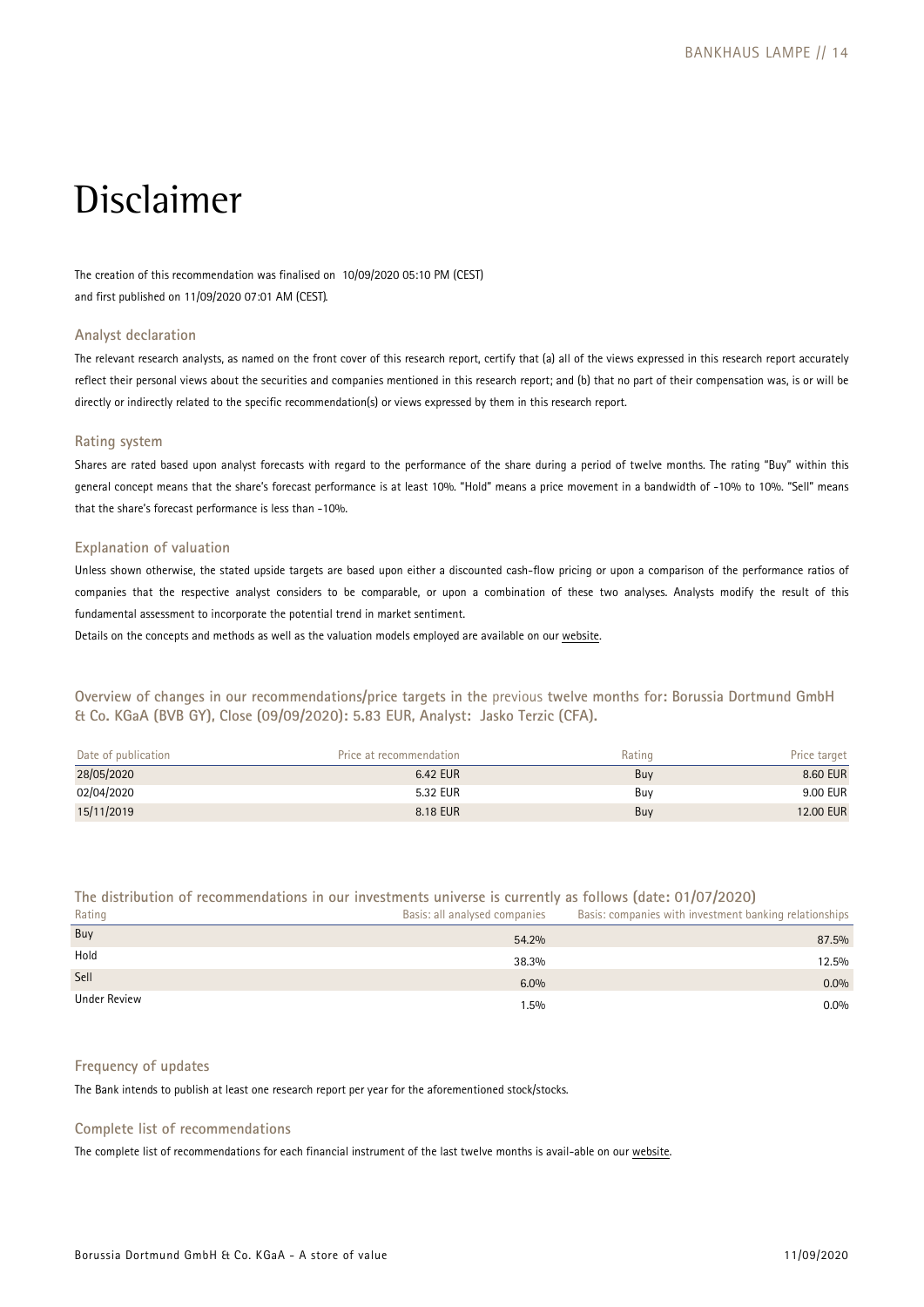### **Prevention and dealing with conflicts of interest**

The measures taken by Bankhaus Lampe KG within the framework of its management of conflicts of interest in order to prevent and handle conflicts of interest are based, among other things, on the functional separation of sensitive business units, the establishment of confidentiality units by setting up information barriers, the establishment of organisational regulations regarding the treatment of confidential and sensitive information both inside and outside the confidentiality units and the monitoring and limitation of private securities transactions conducted by employees working in sensitive areas of Bankhaus Lampe KG. Conflicts of interest that cannot be avoided despite the measures taken are disclosed. Compliance with the internal and organisational provisions to prevent and handle conflicts of interest is monitored by the independent Compliance unit.

### **Conflict of interest**

Disclosures of potential conflicts of interest relating to Bankhaus Lampe KG, its affiliates and subsidiaries in the following companies named in this research report are valid as of the end of the month prior to the publication of this report (updating this information may take up to ten days after the month comes to an end).

Potential conflicts of interests may exist in the following companies named in this research report.

| Company                           |  |
|-----------------------------------|--|
| Borussia Dortmund GmbH & Co. KGaA |  |

9. Bankhaus Lampe KG or an affiliated company has entered into an agreement with the company or a person close to the company on the production of this financial analysis.

#### Responsible regulatory authority:

Federal Financial Supervisory Authority – Bundesanstalt für Finanzdienstleistungsaufsicht (BaFin), Marie-Curie-Str. 24-28, D-60439 Frankfurt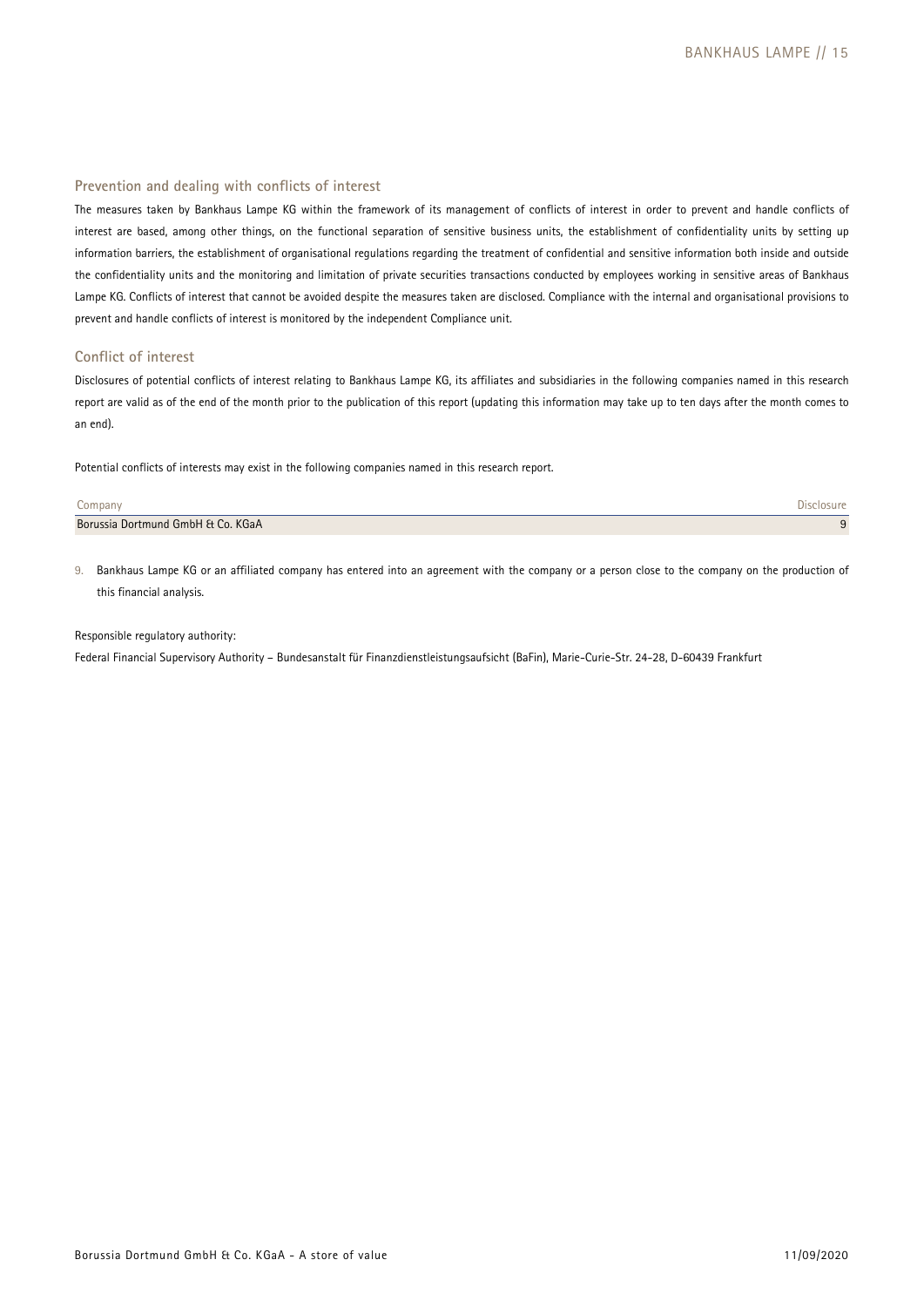### **Declaration of liability**

The information in this study is based on public sources which the author(s) believe(s) to be reliable. Nevertheless, neither Bankhaus Lampe KG, nor its affiliated companies, nor the legal representatives, supervisory board members and employees of these companies can assume any guarantee for the correctness, completeness and accuracy of the information. All opinions and evaluations expressed in this study only reflect the current opinions and evaluations of the author(s), which do not necessarily correspond to the opinions and evaluations of other spheres of business of Bankhaus Lampe KG or its affiliated companies. All opinions and evaluations can be changed at any time without prior notice. They may differ from views set out in other documents, including research, published by Bankhaus Lampe KG.

This study is directed to institutional investors with registered offices in the European Union as well as in Switzerland and Liechtenstein, to whom the Bank has deliberately made it available. Its contents are for information purposes only and are not to be regarded as an offer or invitation to buy or sell financial instruments. Private investors who come to know the contents of this study should, before making a concrete investment decision, consult the investment adviser of their bank on whether any recommendation for a certain investment decision contained in this study is suitable for them in view of their investment objectives and financial conditions. The adviser may not share the views contained herein on the financial instruments and their issuers.

The completion and publication of this study is subject to the law of the Federal Republic of Germany. Its publication in other jurisdictions may be restricted by applicable laws or other legal regulations. Persons with residence outside the Federal Republic of Germany who come into possession of this study must inform themselves about any applicable restrictions that they are obligated to observe. They are recommended to contact the authorities of their country that are responsible for the monitoring of financial instruments and of markets in which financial instruments are traded, in order to find out whether there are any restrictions on acquisition regarding the financial instruments this study refers to. This study may neither be reprinted, in whole or in part, nor transferred into an information system, nor stored in any way whatsoever, be it electronically, mechanically, via photocopy, or by any other means, except with the prior written approval of Bankhaus Lampe KG.

### **Additional information for clients in the United Kingdom**

Publications in the United Kingdom are distributed by Lampe Capital UK (Services) Limited, 25 Sackville Street, London W1S 3AX, United Kingdom and this report is only directed at persons who are investment professionals under Article 19 of the Financial Services and Markets Act 2000 (Financial Promotions) Order 2005 and the investment or investment activity to which this report relates is only available to and will only be engaged in with such persons. Persons who do not have professional experience in matters relating to investments should not rely upon the contents of this report.

Bankhaus Lampe KG, Schwannstraße 10, D-40476 Düsseldorf is responsible for this study. Further information may be obtained from Bankhaus Lampe KG. 11 September 2020